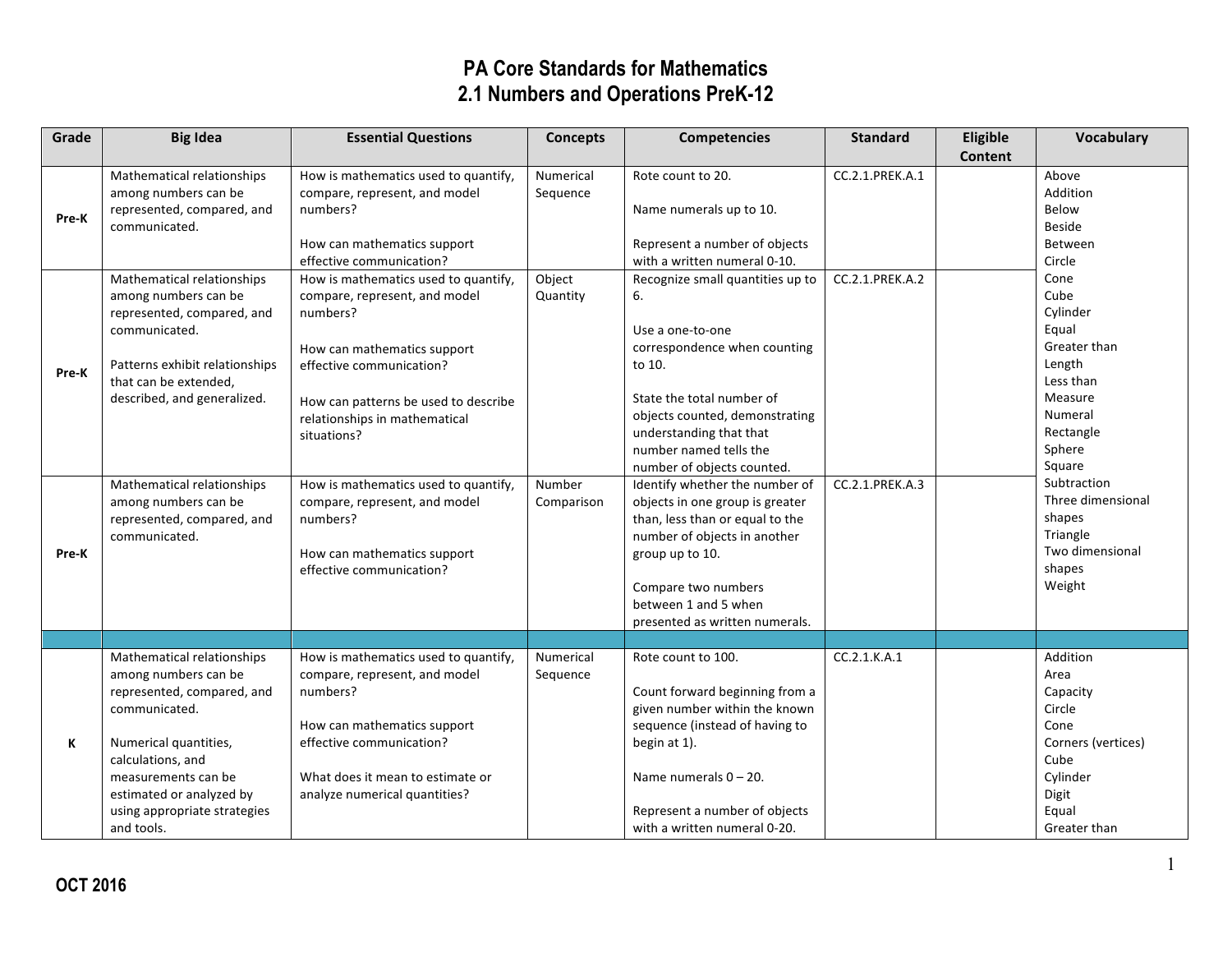| Grade        | <b>Big Idea</b>                                    | <b>Essential Questions</b>                                         | <b>Concepts</b> | <b>Competencies</b>                                                 | <b>Standard</b> | Eligible       | <b>Vocabulary</b> |
|--------------|----------------------------------------------------|--------------------------------------------------------------------|-----------------|---------------------------------------------------------------------|-----------------|----------------|-------------------|
|              |                                                    |                                                                    |                 |                                                                     |                 | <b>Content</b> |                   |
| K            | Mathematical relationships                         | How is mathematics used to quantify,                               | Object          | Uses one-to-one                                                     | CC.2.1.K.A.2    |                | Length            |
|              | among numbers can be<br>represented, compared, and | compare, represent, and model<br>numbers?                          | Quantity        | correspondence when counting<br>to 20.                              |                 |                | Less than<br>Ones |
|              | communicated.                                      |                                                                    |                 |                                                                     |                 |                | Place value       |
|              |                                                    | How can mathematics support                                        |                 | State the total number of                                           |                 |                | Quantity          |
|              | Patterns exhibit relationships                     | effective communication?                                           |                 | objects counted, demonstrating                                      |                 |                | Rectangle         |
|              | that can be extended,                              |                                                                    |                 | understanding that that last                                        |                 |                | <b>Sides</b>      |
|              | described, and generalized.                        | How can patterns be used to describe                               |                 | number named tells the                                              |                 |                | Sphere            |
|              |                                                    | relationships in mathematical                                      |                 | number of objects counted.                                          |                 |                | Square            |
|              |                                                    | situations?                                                        |                 |                                                                     |                 |                | Subtraction       |
|              |                                                    |                                                                    |                 | Understand that each                                                |                 |                | Tens              |
|              |                                                    |                                                                    |                 | successive number name refers                                       |                 |                | Total<br>Triangle |
| К            | Mathematical relationships                         | How is mathematics used to quantify,                               | Number          | to a quantity that is one larger.<br>Identify whether the number of | CC.2.1.K.A.3    |                | Weight            |
|              | among numbers can be                               | compare, represent, and model                                      | Comparison      | objects in one group is greater                                     |                 |                |                   |
|              | represented, compared, and                         | numbers?                                                           |                 | than, less than, or equal to the                                    |                 |                |                   |
|              | communicated.                                      |                                                                    |                 | number of objects in another                                        |                 |                |                   |
|              |                                                    | How can mathematics support                                        |                 | group, e.g., by using matching                                      |                 |                |                   |
|              | Numerical quantities,                              | effective communication?                                           |                 | and counting strategies.                                            |                 |                |                   |
|              | calculations, and                                  |                                                                    |                 |                                                                     |                 |                |                   |
|              | measurements can be                                | When is it is appropriate to estimate                              |                 | Compare two numbers                                                 |                 |                |                   |
|              | estimated or analyzed by                           | versus calculate?                                                  |                 | between 1 and 10 presented as                                       |                 |                |                   |
|              | using appropriate strategies<br>and tools.         |                                                                    |                 | written numerals.                                                   |                 |                |                   |
|              |                                                    | What makes a tool and/or strategy<br>appropriate for a given task? |                 |                                                                     |                 |                |                   |
| К            | Mathematical relationships                         | How is mathematics used to quantify,                               | Place Value     | Compose and decompose                                               | CC.2.1.K.B.1    |                |                   |
|              | among numbers can be                               | compare, represent, and model                                      |                 | numbers up to 19 into ten and                                       |                 |                |                   |
|              | represented, compared, and                         | numbers?                                                           |                 | ones by using objects or                                            |                 |                |                   |
|              | communicated.                                      |                                                                    |                 | drawings, and record each                                           |                 |                |                   |
|              |                                                    | How can mathematics support                                        |                 | composition or decomposition                                        |                 |                |                   |
|              | Patterns exhibit relationships                     | effective communication?                                           |                 | by a drawing or equation.                                           |                 |                |                   |
|              | that can be extended,                              |                                                                    |                 |                                                                     |                 |                |                   |
|              | described, and generalized.                        | How can recognizing repetition or                                  |                 |                                                                     |                 |                |                   |
|              |                                                    | regularity assist in solving problems                              |                 |                                                                     |                 |                |                   |
|              |                                                    | more efficiently?                                                  |                 |                                                                     |                 |                |                   |
|              | Mathematical relationships                         | How is mathematics used to quantify,                               | Numerical       | Count to 120, starting at any                                       | CC.2.1.1.B.1    |                | Addend            |
| $\mathbf{1}$ | among numbers can be                               | compare, represent, and model                                      | Sequence        | number less than 120.                                               |                 |                | Addition          |
|              | represented, compared, and                         | numbers?                                                           |                 |                                                                     |                 |                | Analog            |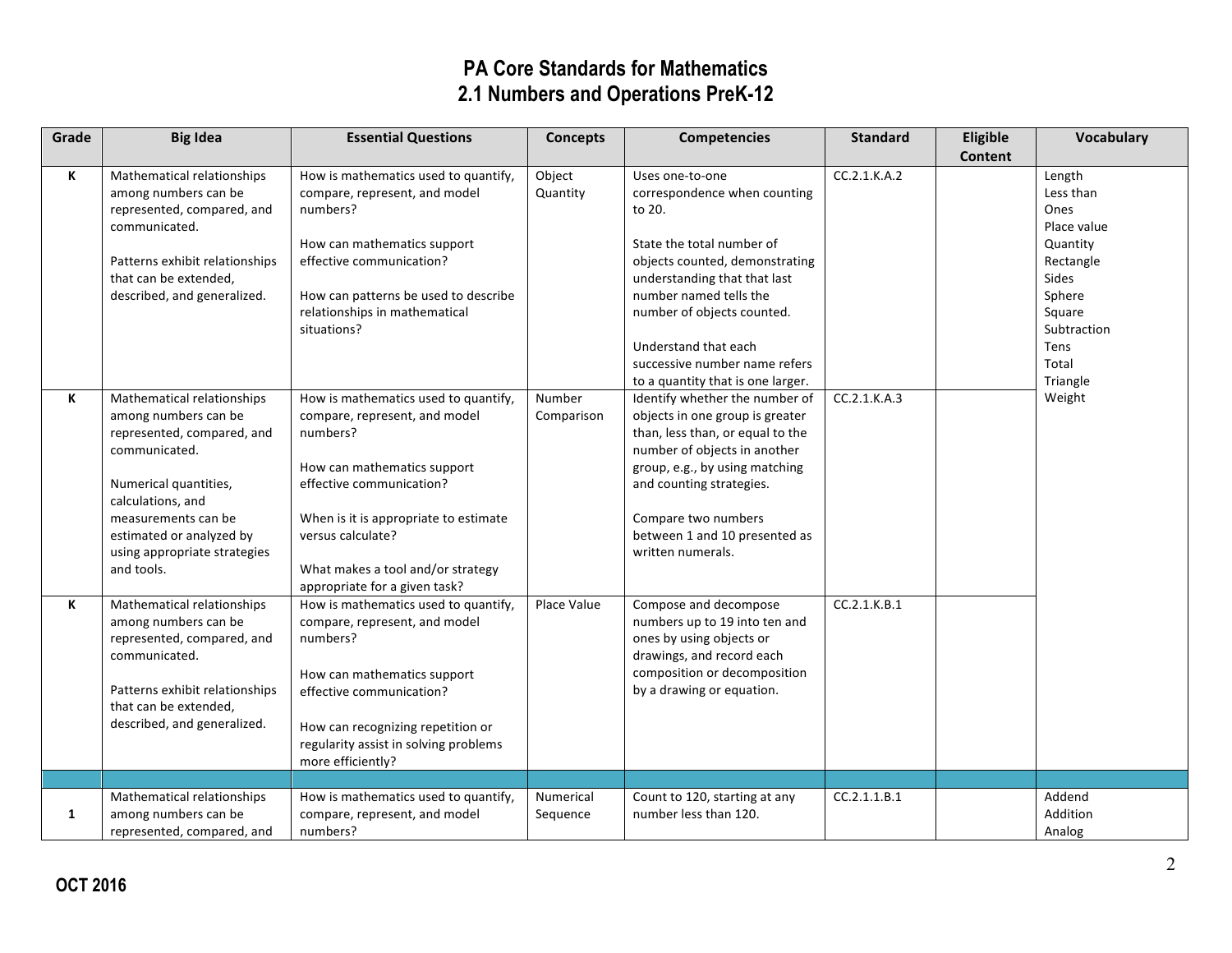| Grade          | <b>Big Idea</b>                            | <b>Essential Questions</b>                                            | <b>Concepts</b> | <b>Competencies</b>                                   | <b>Standard</b> | Eligible       | Vocabulary                   |
|----------------|--------------------------------------------|-----------------------------------------------------------------------|-----------------|-------------------------------------------------------|-----------------|----------------|------------------------------|
|                |                                            |                                                                       |                 |                                                       |                 | <b>Content</b> |                              |
|                | communicated.                              |                                                                       |                 | Read and write numerals up to                         |                 |                | Circle                       |
|                |                                            | How can mathematics support                                           |                 | 120 and represent a number of                         |                 |                | Compare                      |
|                | Mathematical relationships                 | effective communication?                                              |                 | objects with a written numeral.                       |                 |                | compose/                     |
|                | can be represented as                      |                                                                       |                 |                                                       |                 |                | Cone                         |
|                | expressions, equations and                 | How are relationships represented                                     |                 |                                                       |                 |                | Counting on                  |
|                | inequalities in mathematical               | mathematically?                                                       |                 |                                                       |                 |                | Cube                         |
|                | situations.                                |                                                                       |                 |                                                       |                 |                | Cylinder                     |
|                |                                            | What does it mean to estimate or                                      |                 |                                                       |                 |                | Data                         |
|                | Numerical quantities,                      | analyze numerical quantities?                                         |                 |                                                       |                 |                | decompose                    |
|                | calculations, and                          |                                                                       |                 |                                                       |                 |                | Equal to                     |
|                | measurements can be                        | What makes a tool and/or strategy                                     |                 |                                                       |                 |                | Fourths                      |
|                | estimated or analyzed by                   | appropriate for a given task?                                         |                 |                                                       |                 |                | Fractions $-$                |
|                | using appropriate strategies<br>and tools. |                                                                       |                 |                                                       |                 |                | Greater than<br>Half circles |
|                | Mathematical relationships                 |                                                                       | Place Value     |                                                       | CC.2.1.1.B.2    |                | Half-hour                    |
|                | among numbers can be                       | How is mathematics used to quantify,<br>compare, represent, and model |                 | Compare two two-digit<br>numbers based on meanings of | CC.2.1.1.B.3    |                | <b>Halves</b>                |
|                | represented, compared, and                 | numbers?                                                              |                 | the tens and ones digits,                             |                 |                | Hour                         |
|                | communicated.                              |                                                                       |                 | recording the results of                              |                 |                | Length                       |
|                |                                            | How can mathematics support                                           |                 | comparisons with the symbols                          |                 |                | Less than                    |
|                | Mathematical relationships                 | effective communication?                                              |                 | $>$ , =, and <.                                       |                 |                | Making ten                   |
|                | can be represented as                      |                                                                       |                 |                                                       |                 |                | Ones                         |
|                | expressions, equations and                 | How are relationships represented                                     |                 | Add within 100, including                             |                 |                | Place value                  |
|                | inequalities in mathematical               | mathematically?                                                       |                 | adding a two-digit number and                         |                 |                | Quarter-circles              |
|                | situations.                                |                                                                       |                 | a one-digit number, and adding                        |                 |                | Quarters                     |
| 1              |                                            | What does it mean to estimate or                                      |                 | a two-digit number and a                              |                 |                | Rectangle                    |
|                | Numerical quantities,                      | analyze numerical quantities?                                         |                 | multiple of 10 using concrete                         |                 |                | Rectangular Prism            |
|                | calculations, and                          |                                                                       |                 | models or drawings. Relate the                        |                 |                | Square                       |
|                | measurements can be                        | What makes a tool and/or strategy                                     |                 | strategy to a written method                          |                 |                | Subtraction                  |
|                | estimated or analyzed by                   | appropriate for a given task?                                         |                 | and explain the reasoning used.                       |                 |                | Sum                          |
|                | using appropriate strategies               |                                                                       |                 |                                                       |                 |                | <b>Tens</b>                  |
|                | and tools.                                 | How can recognizing repetition or                                     |                 | Subtract multiples of 10 in the                       |                 |                | Trapezoids                   |
|                |                                            | regularity assist in solving problems                                 |                 | range 10-90, using concrete                           |                 |                | Triangle                     |
|                | Patterns exhibit relationships             | more efficiently?                                                     |                 | models or drawings. Relate the                        |                 |                |                              |
|                | that can be extended,                      |                                                                       |                 | strategy to a written method                          |                 |                |                              |
|                | described, and generalized.                |                                                                       |                 | and explain the reasoning used.                       |                 |                |                              |
|                |                                            |                                                                       |                 |                                                       |                 |                |                              |
|                | Mathematical relationships                 | How is mathematics used to quantify,                                  | Place Value     | Understand that the three digits                      | CC.2.1.2.B.1    |                | A.M.                         |
| $\overline{2}$ | among numbers can be                       | compare, represent, and model                                         |                 | of a three-digit number                               | CC.2.1.2.B.2    |                | Addend                       |
|                | represented, compared, and                 | numbers?                                                              |                 | represent amounts of                                  |                 |                | Analog/digital               |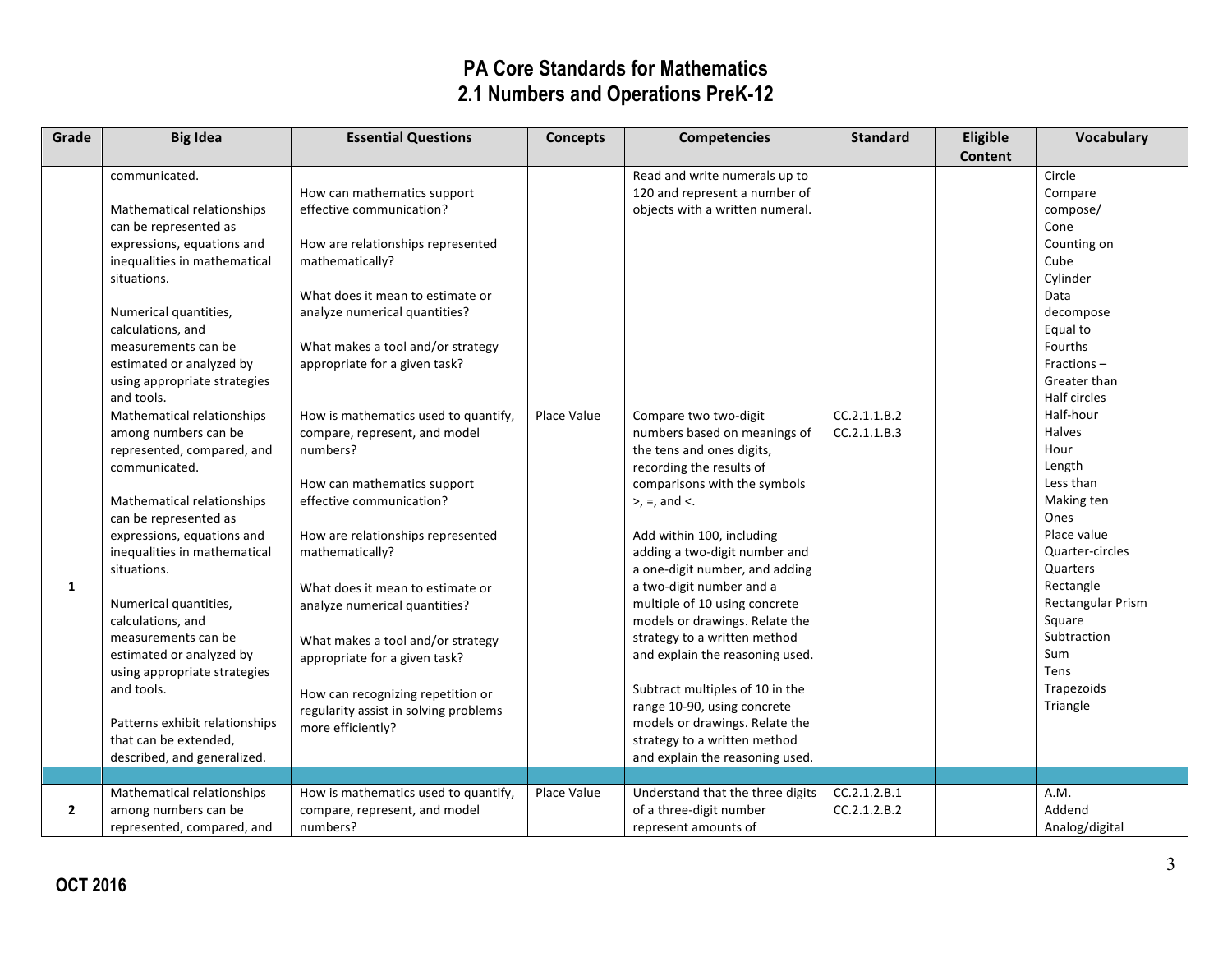| Grade          | <b>Big Idea</b>                                 | <b>Essential Questions</b>                                         | <b>Concepts</b> | <b>Competencies</b>                       | <b>Standard</b> | Eligible       | <b>Vocabulary</b>     |
|----------------|-------------------------------------------------|--------------------------------------------------------------------|-----------------|-------------------------------------------|-----------------|----------------|-----------------------|
|                |                                                 |                                                                    |                 |                                           |                 | <b>Content</b> |                       |
|                | communicated.                                   |                                                                    |                 | hundreds, tens, and ones.                 |                 |                | Angles                |
|                |                                                 | How can mathematics support                                        |                 |                                           |                 |                | Bar graph             |
|                | Mathematical relationships                      | effective communication?                                           |                 | Compare two three-digit                   |                 |                | Centimeter            |
|                | can be represented as                           |                                                                    |                 | numbers based on meanings of              |                 |                | Compose               |
|                | expressions, equations and                      | How are relationships represented                                  |                 | the hundreds, tens, and ones              |                 |                | Decompose             |
|                | inequalities in mathematical                    | mathematically?                                                    |                 | digits, using $>$ , $=$ , and $<$ symbols |                 |                | Dime                  |
|                | situations.                                     |                                                                    |                 | to record the results of                  |                 |                | Dollar                |
|                |                                                 | What does it mean to estimate or                                   |                 | comparisons.                              |                 |                | Equation              |
|                | Numerical quantities,                           | analyze numerical quantities?                                      |                 |                                           |                 |                | Equivalent            |
|                | calculations, and                               |                                                                    |                 | Count within 1000; skip-count             |                 |                | Estimate              |
|                | measurements can be<br>estimated or analyzed by | What makes a tool and/or strategy<br>appropriate for a given task? |                 | by 5s, 10s, and 100s.                     |                 |                | Even<br>Expanded form |
|                | using appropriate strategies                    |                                                                    |                 | Read and write numbers to                 |                 |                | Faces                 |
|                | and tools.                                      | How can recognizing repetition or                                  |                 | 1000 using base-ten numerals,             |                 |                | Feet                  |
|                |                                                 | regularity assist in solving problems                              |                 | number names, and expanded                |                 |                | Fractions - Thirds    |
|                | Patterns exhibit relationships                  | more efficiently?                                                  |                 | form.                                     |                 |                | Hexagon               |
|                | that can be extended,                           |                                                                    |                 |                                           |                 |                | <b>Hundreds</b>       |
|                | described, and generalized.                     |                                                                    |                 |                                           |                 |                | Inch                  |
|                | Mathematical relationships                      | How is mathematics used to quantify,                               | Addition and    | Add up to four two-digit                  | CC.2.1.2.B.3    |                | Line plot             |
|                | among numbers can be                            | compare, represent, and model                                      | Subtraction     | numbers using strategies based            |                 |                | Meter                 |
|                | represented, compared, and                      | numbers?                                                           |                 | on place value and properties of          |                 |                | Money                 |
|                | communicated.                                   |                                                                    |                 | operations.                               |                 |                | Nickel                |
|                |                                                 | How can mathematics support                                        |                 |                                           |                 |                | Odd                   |
|                | Mathematical relationships                      | effective communication?                                           |                 | Add and subtract within 1000.             |                 |                | P.M.                  |
|                | can be represented as                           |                                                                    |                 |                                           |                 |                | Penny                 |
|                | expressions, equations and                      | How are relationships represented                                  |                 | Understand that in adding or              |                 |                | Pentagon              |
|                | inequalities in mathematical                    | mathematically?                                                    |                 | subtracting three-digit                   |                 |                | Picture graph         |
| $\overline{2}$ | situations.                                     |                                                                    |                 | numbers, one adds or subtracts            |                 |                | Place value           |
|                |                                                 | What does it mean to estimate or                                   |                 | hundreds and hundreds, tens               |                 |                | Quadrilateral         |
|                | Numerical quantities,                           | analyze numerical quantities?                                      |                 | and tens, ones and ones; and              |                 |                | Quarter               |
|                | calculations, and                               |                                                                    |                 | sometimes it is necessary to              |                 |                | Sum                   |
|                | measurements can be                             | What makes a tool and/or strategy                                  |                 | compose or decompose tens or<br>hundreds. |                 |                |                       |
|                | estimated or analyzed by                        | appropriate for a given task?                                      |                 |                                           |                 |                |                       |
|                | using appropriate strategies<br>and tools.      |                                                                    |                 | Explain why addition and                  |                 |                |                       |
|                |                                                 |                                                                    |                 | subtraction strategies work,              |                 |                |                       |
|                |                                                 |                                                                    |                 | using place value and the                 |                 |                |                       |
|                |                                                 |                                                                    |                 | properties of operations.                 |                 |                |                       |
|                |                                                 |                                                                    |                 |                                           |                 |                |                       |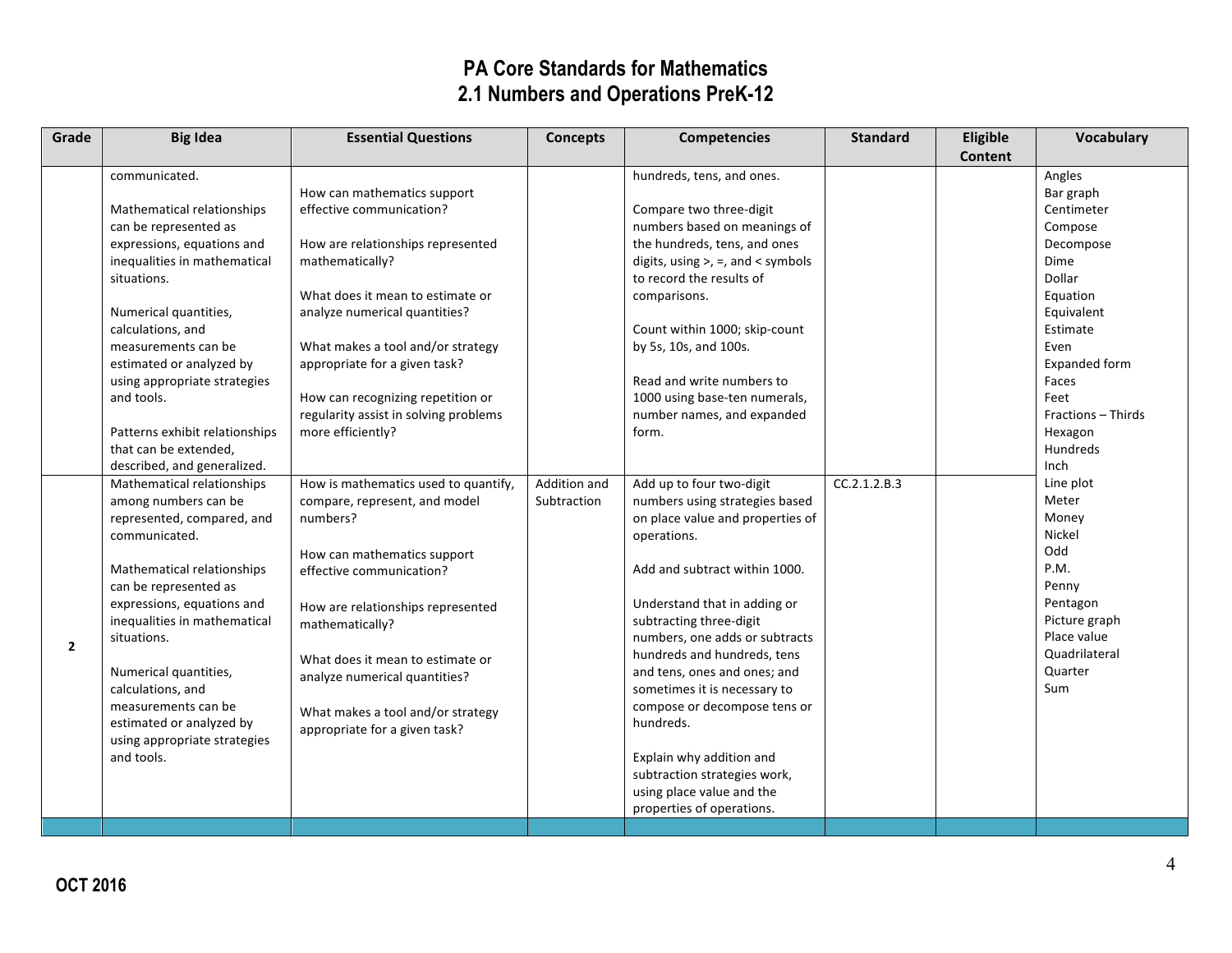| Grade | <b>Big Idea</b>                             | <b>Essential Questions</b>            | <b>Concepts</b> | <b>Competencies</b>             | <b>Standard</b> | Eligible       | Vocabulary                  |
|-------|---------------------------------------------|---------------------------------------|-----------------|---------------------------------|-----------------|----------------|-----------------------------|
|       |                                             |                                       |                 |                                 |                 | <b>Content</b> |                             |
|       | Mathematical relationships                  | How is mathematics used to quantify,  | Place Value     | Perform multi-digit arithmetic. | CC.2.1.3.B.1    | M03.A-T.1.1.1  | Area                        |
|       | among numbers can be                        | compare, represent, and model         | and             |                                 |                 | M03.A-T.1.1.2  | Denominator                 |
|       | represented, compared, and                  | numbers?                              | Properties of   | Demonstrate fluency of          |                 | M03.A-T.1.1.3  | Division                    |
|       | communicated.                               | How can mathematics support           | Operations      | addition and subtraction.       |                 | M03.A-T.1.1.4  | <b>Equivalent fractions</b> |
|       |                                             | effective communication?              |                 |                                 |                 |                | Estimate                    |
|       | Mathematical relationships                  |                                       |                 | Round whole numbers to the      |                 |                | Fraction                    |
|       | can be represented as                       | How are relationships represented     |                 | nearest ten or hundred.         |                 |                | Linear                      |
|       | expressions, equations and                  | mathematically?                       |                 |                                 |                 |                | Liquid Volume               |
|       | inequalities in mathematical                |                                       |                 |                                 |                 |                | Mass                        |
|       | situations.                                 | What does it mean to estimate or      |                 |                                 |                 |                | Numerator                   |
| 3     |                                             | analyze numerical quantities?         |                 |                                 |                 |                | Pattern                     |
|       | Numerical quantities,                       |                                       |                 |                                 |                 |                | Pentagon                    |
|       | calculations, and                           | What makes a tool and/or strategy     |                 |                                 |                 |                | Perimeter                   |
|       | measurements can be                         | appropriate for a given task?         |                 |                                 |                 |                | Pictograph                  |
|       | estimated or analyzed by                    |                                       |                 |                                 |                 |                | Polygon                     |
|       | using appropriate strategies                | When is it is appropriate to estimate |                 |                                 |                 |                | Quadrilateral               |
|       | and tools.                                  | versus calculate?                     |                 |                                 |                 |                | Rhombus                     |
|       |                                             |                                       |                 |                                 |                 |                | Round                       |
|       | Patterns exhibit relationships              | How can patterns be used to describe  |                 |                                 |                 |                | Square Unit                 |
|       | that can be extended,                       | relationships in mathematical         |                 |                                 |                 |                | <b>Tally Chart</b>          |
|       | described, and generalized.                 | situations?                           |                 |                                 |                 |                | Temperature                 |
|       | Mathematical relationships                  | How is mathematics used to quantify,  | Fractions       | Develop an understanding of     | CC.2.1.3.C.1    | M03.A-F.1.1.1  |                             |
|       | among numbers can be                        | compare, represent, and model         |                 | fractions as numbers.           |                 | M03.A-F.1.1.2  |                             |
|       | represented, compared, and                  | numbers?                              |                 |                                 |                 | M03.A-F.1.1.3  |                             |
|       | communicated.                               |                                       |                 | Represent fractions on a        |                 | M03.A-F.1.1.4  |                             |
|       |                                             | How can mathematics support           |                 | number line.                    |                 | M03.A-F.1.1.5  |                             |
|       | Mathematical relationships                  | effective communication?              |                 |                                 |                 |                |                             |
|       | can be represented as                       |                                       |                 | Represent and generate          |                 |                |                             |
| 3     | expressions, equations and                  | How are relationships represented     |                 | equivalent fractions.           |                 |                |                             |
|       | inequalities in mathematical<br>situations. | mathematically?                       |                 | Compare fractions with the      |                 |                |                             |
|       |                                             |                                       |                 | same numerator or same          |                 |                |                             |
|       | Numerical quantities,                       | What does it mean to estimate or      |                 | denominator.                    |                 |                |                             |
|       | calculations, and                           | analyze numerical quantities?         |                 |                                 |                 |                |                             |
|       | measurements can be                         |                                       |                 |                                 |                 |                |                             |
|       | estimated or analyzed by                    | What makes a tool and/or strategy     |                 |                                 |                 |                |                             |
|       | using appropriate strategies                | appropriate for a given task?         |                 |                                 |                 |                |                             |
|       | and tools.                                  |                                       |                 |                                 |                 |                |                             |
|       |                                             |                                       |                 |                                 |                 |                |                             |
|       |                                             |                                       |                 |                                 |                 |                |                             |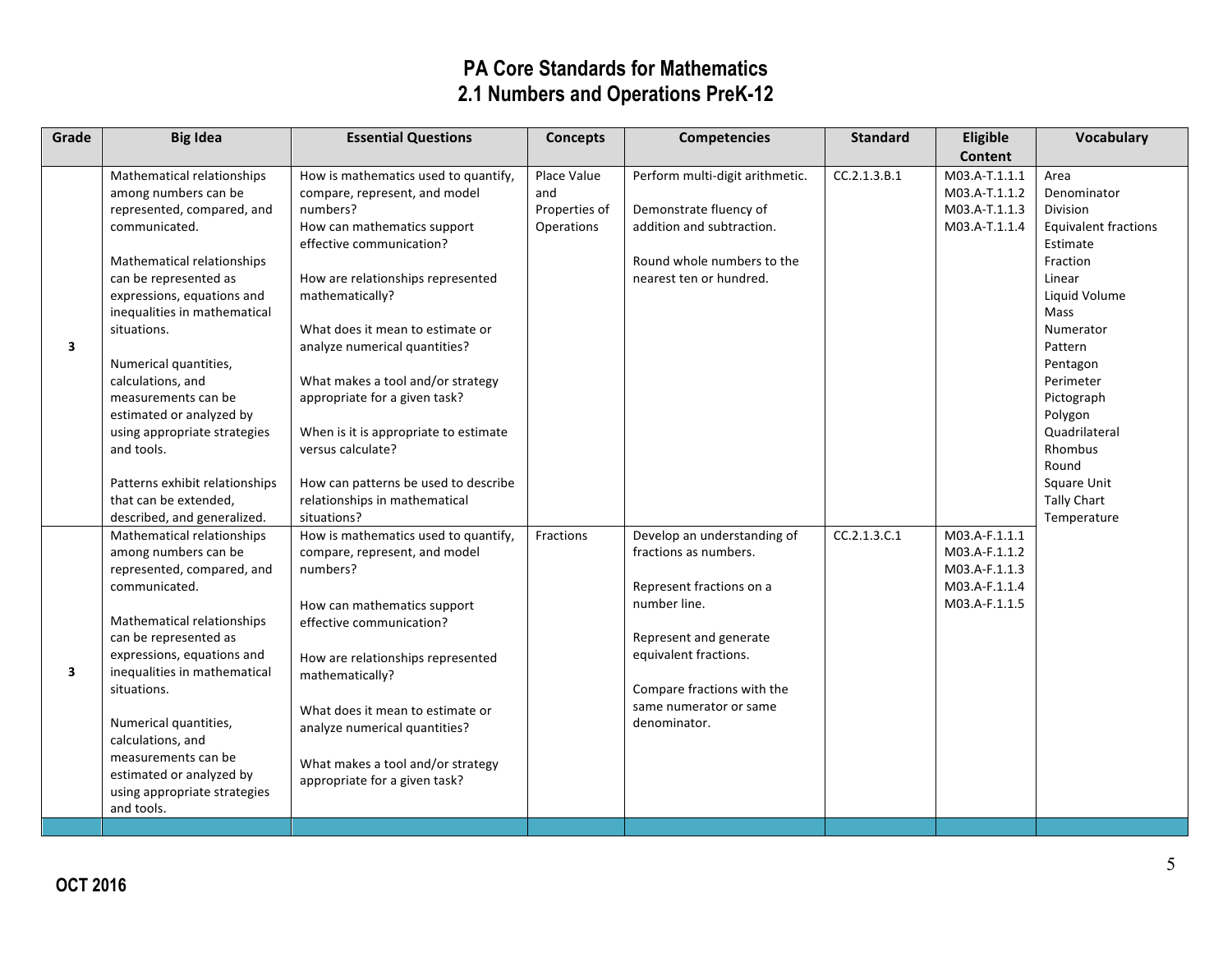| Grade | <b>Big Idea</b>                                                                                                                                                                                                                                                                                                                                                                                                                                                                | <b>Essential Questions</b>                                                                                                                                                                                                                                                                                                                                                                                                                                                             | <b>Concepts</b>                                          | <b>Competencies</b>                                                                                                                                  | <b>Standard</b>              | Eligible                                                                                                                                              | Vocabulary                                                                                                                                                                                                                                                                       |
|-------|--------------------------------------------------------------------------------------------------------------------------------------------------------------------------------------------------------------------------------------------------------------------------------------------------------------------------------------------------------------------------------------------------------------------------------------------------------------------------------|----------------------------------------------------------------------------------------------------------------------------------------------------------------------------------------------------------------------------------------------------------------------------------------------------------------------------------------------------------------------------------------------------------------------------------------------------------------------------------------|----------------------------------------------------------|------------------------------------------------------------------------------------------------------------------------------------------------------|------------------------------|-------------------------------------------------------------------------------------------------------------------------------------------------------|----------------------------------------------------------------------------------------------------------------------------------------------------------------------------------------------------------------------------------------------------------------------------------|
|       |                                                                                                                                                                                                                                                                                                                                                                                                                                                                                |                                                                                                                                                                                                                                                                                                                                                                                                                                                                                        |                                                          |                                                                                                                                                      |                              | <b>Content</b>                                                                                                                                        |                                                                                                                                                                                                                                                                                  |
| 4     | Mathematical relationships<br>among numbers can be<br>represented, compared, and<br>communicated.<br>Mathematical relationships<br>can be represented as<br>expressions, equations and<br>inequalities in mathematical<br>situations.<br>Numerical quantities,<br>calculations, and<br>measurements can be<br>estimated or analyzed by<br>using appropriate strategies<br>and tools.<br>Patterns exhibit relationships<br>that can be extended,<br>described, and generalized. | How is mathematics used to quantify,<br>compare, represent, and model<br>numbers?<br>How can mathematics support<br>effective communication?<br>How are relationships represented<br>mathematically?<br>What does it mean to estimate or<br>analyze numerical quantities?<br>When is it is appropriate to estimate<br>versus calculate?<br>What makes a tool and/or strategy<br>appropriate for a given task?<br>How can patterns be used to describe<br>relationships in mathematical | Place Value<br>and<br>Properties of<br><b>Operations</b> | Demonstrate an understanding<br>of multi-digit whole numbers.<br>Compare and round multi-digit<br>numbers.<br>Perform multi-digit arithmetic.        | CC.2.1.4.B.1<br>CC.2.1.4.B.2 | M04.A-T.1.1.1<br>M04.A-T.1.1.2<br>M04.A-T.1.1.3<br>M04.A-T.1.1.4<br>M04.A-T.2.1.1<br>M04.A-T.2.1.2<br>M04.A-T.2.1.3<br>M04.A-T.2.1.4                  | Acute Angle<br>Angle<br>Decimal<br><b>Decimal Fraction</b><br>Equivalence<br>Factor<br>Line<br>Line of symmetry<br>Line Segment<br><b>Mixed Number</b><br>Multiple<br><b>Obtuse Triangle</b><br>Point<br>Ray<br><b>Right Angle</b><br>Symmetry<br><b>Unit Fraction</b><br>Weight |
| 4     | Mathematical relationships<br>among numbers can be<br>represented, compared, and<br>communicated.<br>Mathematical relationships<br>can be represented as<br>expressions, equations and<br>inequalities in mathematical<br>situations.<br>Numerical quantities,<br>calculations, and<br>measurements can be<br>estimated or analyzed by<br>using appropriate strategies<br>and tools.                                                                                           | situations?<br>How is mathematics used to quantify,<br>compare, represent, and model<br>numbers?<br>How can mathematics support<br>effective communication?<br>How are relationships represented<br>mathematically?<br>What does it mean to estimate or<br>analyze numerical quantities?<br>What makes a tool and/or strategy<br>appropriate for a given task?                                                                                                                         | Fractions                                                | Demonstrate an understanding<br>of fraction equivalence.<br>Compare and order fractions.<br>Solve problems involving<br>fractions and mixed numbers. | CC.2.1.4.C.1<br>CC.2.1.4.C.2 | M04.A-F.1.1.1<br>M04.A-F.1.1.2<br>M04.A-F.2.1.1<br>M04.A-F.2.1.2<br>M04.A-F.2.1.3<br>M04.A-F.2.1.4<br>M04.A-F.2.1.5<br>M04.A-F.2.1.6<br>M04.A-F.2.1.7 |                                                                                                                                                                                                                                                                                  |
| 4     | Mathematical relationships                                                                                                                                                                                                                                                                                                                                                                                                                                                     | How is mathematics used to quantify,                                                                                                                                                                                                                                                                                                                                                                                                                                                   | <b>Decimals</b>                                          | Use decimal notation for                                                                                                                             | CC.2.1.4.C.3                 | M04.A-F.3.1.1                                                                                                                                         |                                                                                                                                                                                                                                                                                  |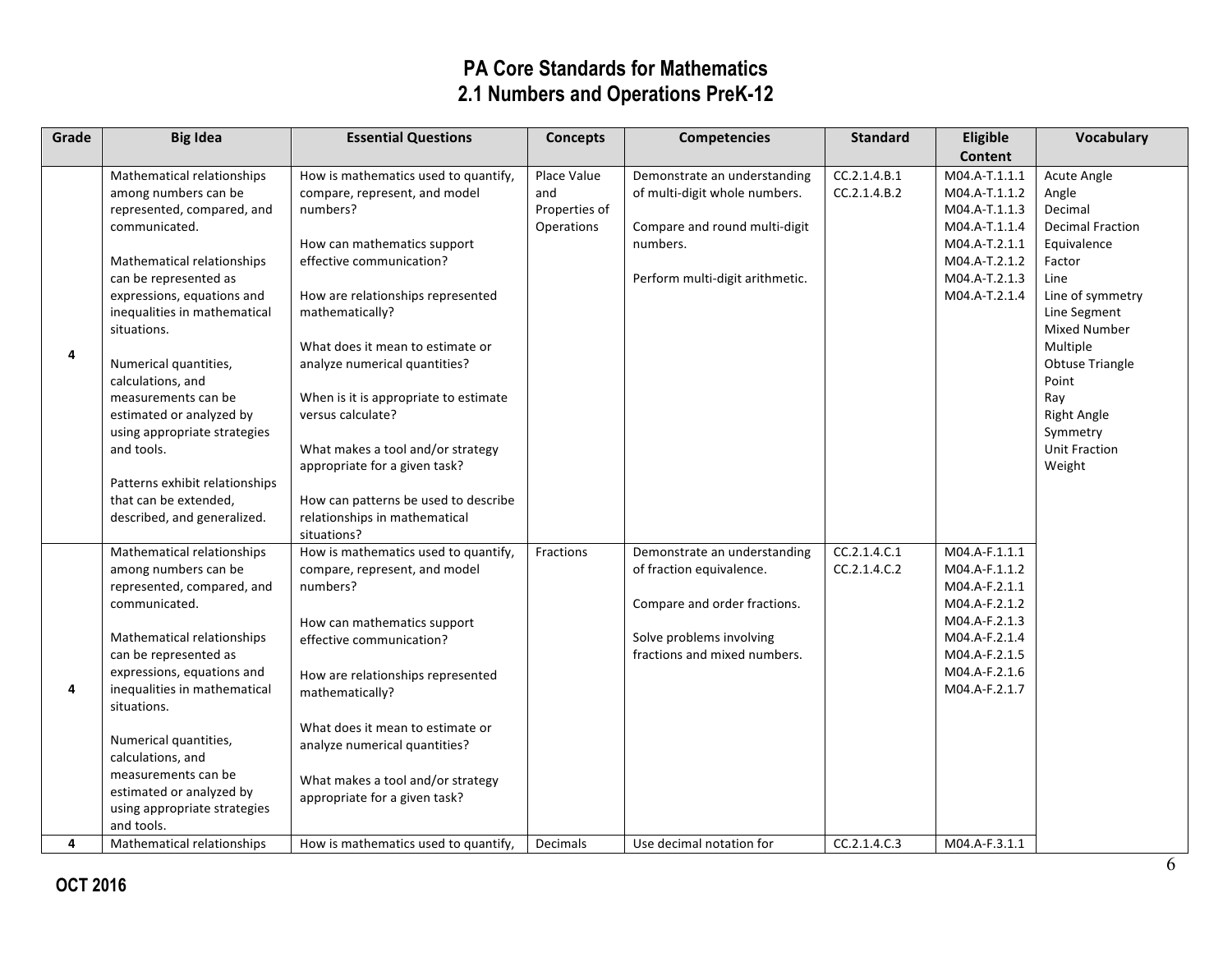| Grade | <b>Big Idea</b>                                                                                                                                                                                                                                                                                                                                                                                                                                                                 | <b>Essential Questions</b>                                                                                                                                                                                                                                                                                                                                                                                                                                                                            | <b>Concepts</b>                                   | <b>Competencies</b>                                                                                                                                                                                 | <b>Standard</b>              | Eligible                                                                                                                             | <b>Vocabulary</b>                                                                                                                                                                                                                                                                                                                                                                |
|-------|---------------------------------------------------------------------------------------------------------------------------------------------------------------------------------------------------------------------------------------------------------------------------------------------------------------------------------------------------------------------------------------------------------------------------------------------------------------------------------|-------------------------------------------------------------------------------------------------------------------------------------------------------------------------------------------------------------------------------------------------------------------------------------------------------------------------------------------------------------------------------------------------------------------------------------------------------------------------------------------------------|---------------------------------------------------|-----------------------------------------------------------------------------------------------------------------------------------------------------------------------------------------------------|------------------------------|--------------------------------------------------------------------------------------------------------------------------------------|----------------------------------------------------------------------------------------------------------------------------------------------------------------------------------------------------------------------------------------------------------------------------------------------------------------------------------------------------------------------------------|
|       | among numbers can be<br>represented, compared, and<br>communicated.<br>Mathematical relationships<br>can be represented as<br>expressions, equations and<br>inequalities in mathematical<br>situations.<br>Numerical quantities,<br>calculations, and<br>measurements can be<br>estimated or analyzed by<br>using appropriate strategies<br>and tools.                                                                                                                          | compare, represent, and model<br>numbers?<br>How can mathematics support<br>effective communication?<br>How are relationships represented<br>mathematically?<br>What does it mean to estimate or<br>analyze numerical quantities?<br>What makes a tool and/or strategy<br>appropriate for a given task?                                                                                                                                                                                               |                                                   | decimal fractions.<br>Compare decimal fractions.<br>Compare decimals.                                                                                                                               |                              | <b>Content</b><br>M04.A-F.3.1.2<br>M04.A-F.3.1.3                                                                                     |                                                                                                                                                                                                                                                                                                                                                                                  |
| 5     | Mathematical relationships<br>among numbers can be<br>represented, compared, and<br>communicated.<br>Mathematical relationships<br>can be represented as<br>expressions, equations, and<br>inequalities in mathematical<br>situations.<br>Numerical quantities,<br>calculations, and<br>measurements can be<br>estimated or analyzed by<br>using appropriate strategies<br>and tools.<br>Patterns exhibit relationships<br>that can be extended,<br>described, and generalized. | How is mathematics used to quantify,<br>compare, represent, and model<br>numbers?<br>How can mathematics support<br>effective communication?<br>How are relationships represented<br>mathematically?<br>What does it mean to estimate or<br>analyze numerical quantities?<br>When is it is appropriate to estimate<br>versus calculate?<br>What makes a tool and/or strategy<br>appropriate for a given task?<br>How can patterns be used to describe<br>relationships in mathematical<br>situations? | Place Value<br>and<br>Properties of<br>Operations | Demonstrate an understanding<br>of rounding as it pertains to<br>whole numbers and decimals.<br>Read, write and compare<br>decimals.<br>Use whole numbers and<br>decimals to compute<br>accurately. | CC.2.1.5.B.1<br>CC.2.1.5.B.2 | M05.A-T.1.1.1<br>M05.A-T.1.1.2<br>M05.A-T.1.1.3<br>M05.A-T.1.1.4<br>M05.A-T.1.1.5<br>M05.A-T.2.1.1<br>M05.A-T.2.1.2<br>M05.A-T.2.1.3 | <b>Braces</b><br><b>Brackets</b><br>Coordinate Plane<br><b>Cubic Units</b><br>Decimal Place Value<br>(through thousandths)<br><b>Measurement Systems</b><br><b>Measurement Units</b><br><b>Numerical Expressions</b><br>Order of Operations<br>Origin<br>Parentheses<br>Scaling (resizing)<br><b>Unit Fraction</b><br>Volume<br>X-axis<br>X-coordinate<br>Y-axis<br>Y-coordinate |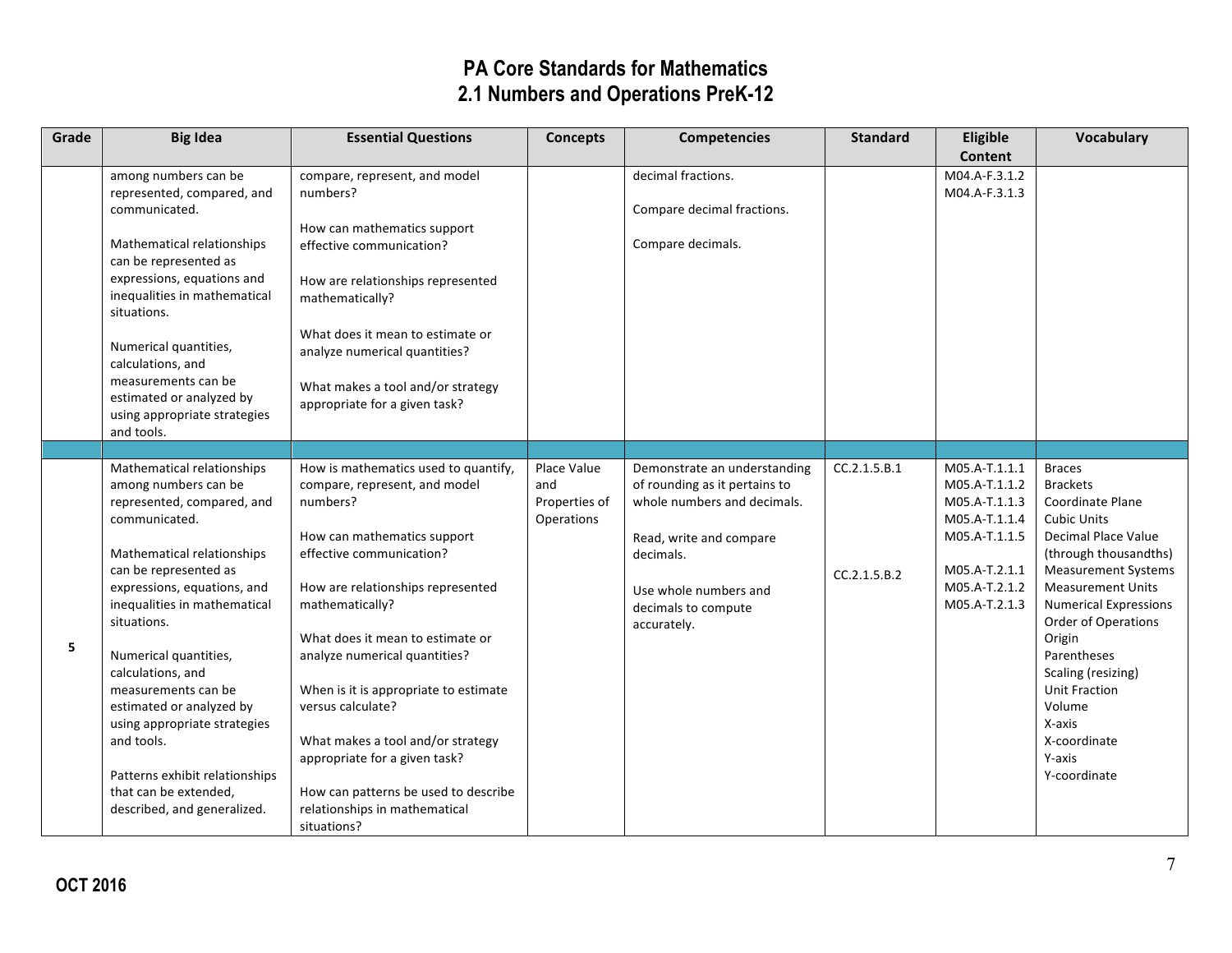| Grade | <b>Big Idea</b>                                                                  | <b>Essential Questions</b>                                                        | <b>Concepts</b>             | <b>Competencies</b>                                                   | <b>Standard</b>              | Eligible                       | <b>Vocabulary</b>                              |
|-------|----------------------------------------------------------------------------------|-----------------------------------------------------------------------------------|-----------------------------|-----------------------------------------------------------------------|------------------------------|--------------------------------|------------------------------------------------|
|       |                                                                                  |                                                                                   |                             |                                                                       |                              | Content                        |                                                |
|       | Mathematical relationships<br>among numbers can be<br>represented, compared, and | How is mathematics used to quantify,<br>compare, represent, and model<br>numbers? | Fractions                   | Add, Subtract, Multiply and<br>Divide fractions to solve<br>problems. | CC.2.1.5.C.1<br>CC.2.1.5.C.2 | M05.A-F.1.1.1<br>M05.A-F.2.1.1 |                                                |
|       | communicated.                                                                    |                                                                                   |                             |                                                                       |                              | M05.A-F.2.1.2                  |                                                |
|       | Mathematical relationships<br>can be represented as                              | How can mathematics support<br>effective communication?                           |                             | Explain operations as they<br>pertain to fractions.                   |                              | M05.A-F.2.1.3<br>M05.A-F.2.1.4 |                                                |
| 5     | expressions, equations, and<br>inequalities in mathematical<br>situations.       | How are relationships represented<br>mathematically?                              |                             |                                                                       |                              |                                |                                                |
|       | Numerical quantities,<br>calculations, and                                       | What does it mean to estimate or<br>analyze numerical quantities?                 |                             |                                                                       |                              |                                |                                                |
|       | measurements can be<br>estimated or analyzed by<br>using appropriate strategies  | What makes a tool and/or strategy<br>appropriate for a given task?                |                             |                                                                       |                              |                                |                                                |
|       | and tools.<br>Mathematical relationships                                         | How is mathematics used to quantify,                                              | <b>Decimals</b>             | Read, write and compare                                               | CC.2.1.5.B.2                 | M05.A-T.2.1.1                  |                                                |
|       | among numbers can be<br>represented, compared, and                               | compare, represent, and model<br>numbers?                                         |                             | decimals.                                                             |                              | M05.A-T.2.1.2<br>M05.A-T.2.1.3 |                                                |
|       | communicated.                                                                    |                                                                                   |                             | Use whole numbers and                                                 |                              |                                |                                                |
|       | Mathematical relationships                                                       | How can mathematics support<br>effective communication?                           |                             | decimals to compute<br>accurately.                                    |                              |                                |                                                |
|       | can be represented as                                                            |                                                                                   |                             |                                                                       |                              |                                |                                                |
| 5     | expressions, equations, and<br>inequalities in mathematical                      | How are relationships represented<br>mathematically?                              |                             |                                                                       |                              |                                |                                                |
|       | situations.                                                                      | What does it mean to estimate or                                                  |                             |                                                                       |                              |                                |                                                |
|       | Numerical quantities,<br>calculations, and                                       | analyze numerical quantities?                                                     |                             |                                                                       |                              |                                |                                                |
|       | measurements can be                                                              | When is it is appropriate to estimate                                             |                             |                                                                       |                              |                                |                                                |
|       | estimated or analyzed by<br>using appropriate strategies                         | versus calculate?                                                                 |                             |                                                                       |                              |                                |                                                |
|       | and tools.                                                                       |                                                                                   |                             |                                                                       |                              |                                |                                                |
|       |                                                                                  |                                                                                   |                             |                                                                       |                              |                                |                                                |
|       | Mathematical relationships                                                       | How is mathematics used to quantify,                                              | Ratios,                     | Represent ratio relationships in                                      | CC.2.1.6.D.1                 | M06.A-R.1.1.1                  | Absolute value                                 |
| 6     | among numbers can be<br>represented, compared, and                               | compare, represent and model<br>numbers?                                          | Proportions,<br>and Percent | various forms.                                                        |                              | M06.A-R.1.1.2<br>M06.A-R.1.1.3 | Algebraic expressions<br>Box and whisker plots |
|       | communicated.                                                                    |                                                                                   |                             | Determine unit rates in context.                                      |                              | M06.A-R.1.1.4                  | Coefficient                                    |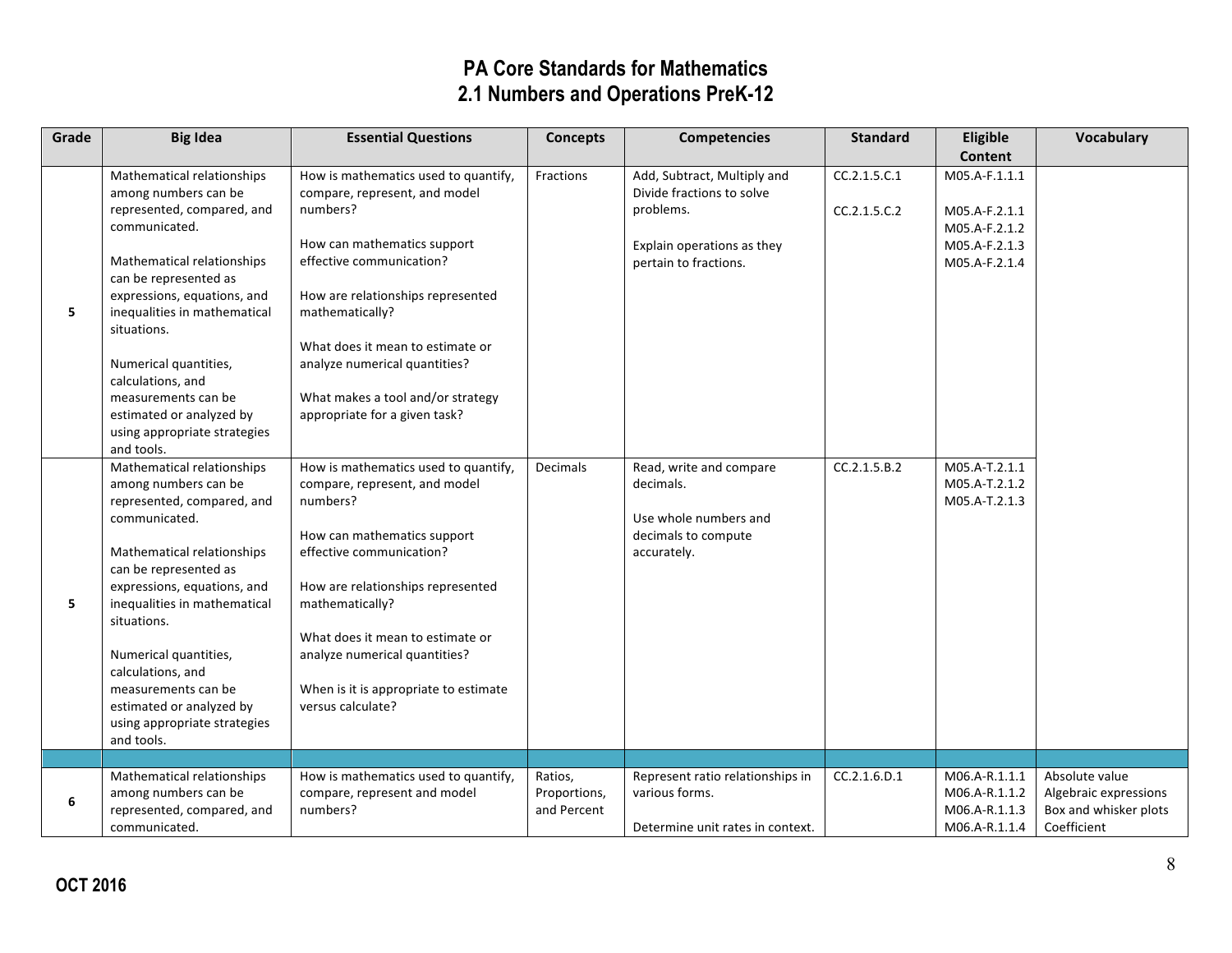| Grade | <b>Big Idea</b>                                                                                                                                                                                                                                                                                                                            | <b>Essential Questions</b>                                                                                                                                                                                                                                                                                                                                                                           | <b>Concepts</b>                                       | <b>Competencies</b>                                                                                                                                                                                                                                       | <b>Standard</b>             | Eligible                                                                                           | Vocabulary                                                                                                                                                                                                                                                                     |
|-------|--------------------------------------------------------------------------------------------------------------------------------------------------------------------------------------------------------------------------------------------------------------------------------------------------------------------------------------------|------------------------------------------------------------------------------------------------------------------------------------------------------------------------------------------------------------------------------------------------------------------------------------------------------------------------------------------------------------------------------------------------------|-------------------------------------------------------|-----------------------------------------------------------------------------------------------------------------------------------------------------------------------------------------------------------------------------------------------------------|-----------------------------|----------------------------------------------------------------------------------------------------|--------------------------------------------------------------------------------------------------------------------------------------------------------------------------------------------------------------------------------------------------------------------------------|
|       |                                                                                                                                                                                                                                                                                                                                            |                                                                                                                                                                                                                                                                                                                                                                                                      |                                                       |                                                                                                                                                                                                                                                           |                             | <b>Content</b>                                                                                     |                                                                                                                                                                                                                                                                                |
|       | Mathematical relationships<br>can be represented as<br>expressions, equations and<br>inequalities in mathematical<br>situations.<br>Numerical quantities,<br>calculations, and<br>measurements can be<br>estimated or analyzed by<br>using appropriate strategies<br>and tools.<br>Patterns exhibit relationships<br>that can be extended, | How can mathematics support<br>effective communication?<br>How are relationships represented<br>mathematically?<br>How can expressions, equations and<br>inequalities be used to quantify, solve,<br>model and/or analyze mathematical<br>situations?<br>What makes a tool and/or strategy<br>appropriate for a given task?<br>How can patterns be used to describe<br>relationships in mathematical |                                                       | Interpret and compute<br>quotients of fraction.<br>Solve problems using ratio and<br>rate reasoning.<br>Convert measurement units<br>using equivalent ratios.                                                                                             | CC.2.1.6.E.1                | M06.A-R.1.1.5<br>M06.A-R.1.1.3<br>M06.A-R.1.1.4<br>M06.A-R.1.1.5<br>M06.A-N.1.1.1                  | Compound polygon<br>Dependent variable<br>Distributive property<br>Dot plots<br>Exponent<br><b>Greatest Common</b><br>Factor<br>Independent variable<br>Inequality<br>Integer<br>Interquartile range<br>Irregular Polygon<br>Least Common<br>Multiple<br>Mean<br>Mean absolute |
| 6     | described, and generalized.<br>Mathematical relationships<br>among numbers can be<br>represented, compared, and<br>communicated.<br>Numerical quantities,<br>calculations, and<br>measurements can be<br>estimated or analyzed by<br>using appropriate strategies<br>and tools.                                                            | situations?<br>How is mathematics used to quantify,<br>compare, represent, and model<br>numbers?<br>How can mathematics support<br>effective communication?<br>What does it mean to estimate or<br>analyze numerical quantities?<br>What makes a tool and/or strategy<br>appropriate for a given task?                                                                                               | Number<br>Theory<br>Concepts and<br><b>Operations</b> | Solve problems and compute<br>fluently with whole numbers<br>and decimals.<br>Find common multiples and<br>factors including greatest<br>common factor and least<br>common multiple.<br>Use the distributive property to<br>express a sum of two numbers. | CC2.1.6.E.2<br>CC.2.1.6.E.3 | M06.A-N.2.1.1<br>M06.A-N.2.2.1<br>M06.A-N.2.2.1<br>M06.A-N.2.2.2                                   | deviation                                                                                                                                                                                                                                                                      |
| 6     | Mathematical relationships<br>among numbers can be<br>represented, compared, and<br>communicated.<br>Mathematical relationships<br>can be represented as<br>expressions, equations and<br>inequalities in mathematical<br>situations.                                                                                                      | How is mathematics used to quantify,<br>compare, represent, and model<br>numbers?<br>How can mathematics support<br>effective communication?<br>How are relationships represented<br>mathematically?                                                                                                                                                                                                 | Integers and<br>Other<br>Rational<br><b>Numbers</b>   | Use positive and negative<br>numbers to represent<br>quantities in real world<br>contexts.<br>Plot integers and other rational<br>numbers on a number line and<br>on a coordinate graph.<br>Interpret the opposite and                                    | CC.2.1.6.E.4                | M06.A-N.3.1.1<br>M06.A-N.3.1.2<br>M06.A-N.3.1.3<br>M06.A-N.3.2.1<br>M06.A-N.3.2.2<br>M06.A-N.3.2.3 |                                                                                                                                                                                                                                                                                |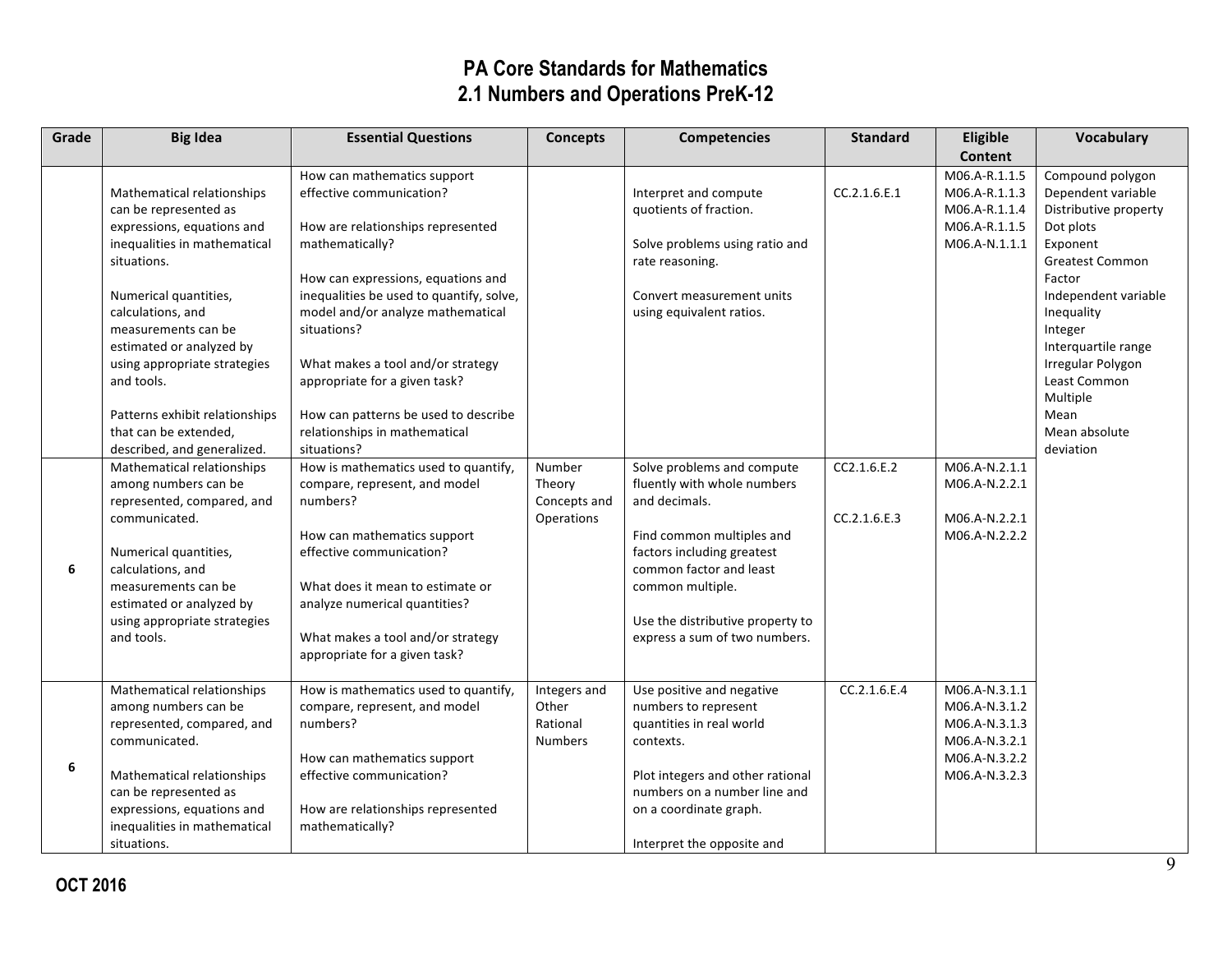| Grade          | <b>Big Idea</b>                | <b>Essential Questions</b>               | <b>Concepts</b> | <b>Competencies</b>             | <b>Standard</b> | Eligible       | <b>Vocabulary</b>    |
|----------------|--------------------------------|------------------------------------------|-----------------|---------------------------------|-----------------|----------------|----------------------|
|                |                                |                                          |                 |                                 |                 | <b>Content</b> |                      |
|                |                                | How can expressions, equations and       |                 | absolute value of an integer as |                 |                |                      |
|                | Numerical quantities,          | inequalities be used to quantify, solve, |                 | its distance from zero on a     |                 |                |                      |
|                | calculations, and              | model and/or analyze mathematical        |                 | number line                     |                 |                |                      |
|                | measurements can be            | situations?                              |                 |                                 |                 |                |                      |
|                | estimated or analyzed by       |                                          |                 | Compare and order rational      |                 |                |                      |
|                | using appropriate strategies   | What makes a tool and/or strategy        |                 | numbers.                        |                 |                |                      |
|                | and tools.                     | appropriate for a given task?            |                 |                                 |                 |                |                      |
|                |                                |                                          |                 |                                 |                 |                |                      |
|                | Mathematical relationships     | How is mathematics used to quantify,     | Ratios,         | Compute unit rates associated   | CC.2.1.7.D.1    | M07.A-R.1.1.1  | Acute triangle       |
|                | among numbers can be           | compare, represent, and model            | Proportions,    | with ratios of fractions.       |                 | M07.A-R.1.1.2  | Adjacent angles      |
|                | represented, compared, and     | numbers?                                 | and Percent     |                                 |                 | M07.A-R.1.1.3  | Alternate exterior   |
|                | communicated.                  |                                          |                 | Recognize and represent         |                 | M07.A-R.1.1.4  | angles               |
|                |                                | How can mathematics support              |                 | proportional relationships      |                 | M07.A-R.1.1.5  | Alternate interior   |
|                | Mathematical relationships     | effective communication?                 |                 | between quantities.             |                 | M07.A-R.1.1.6  | angles               |
|                | can be represented as          |                                          |                 |                                 |                 |                | Chance event         |
|                | expressions, equations and     | How are relationships represented        |                 | Use proportional relationships  |                 |                | Circumference        |
|                | inequalities in mathematical   | mathematically?                          |                 | to solve multistep ratio and    |                 |                | Complementary angles |
|                | situations.                    |                                          |                 | percent problems.               |                 |                | Compound event       |
|                |                                | How can expressions, equations and       |                 |                                 |                 |                | Corresponding angles |
| $\overline{7}$ | Numerical quantities,          | inequalities be used to quantify, solve, |                 |                                 |                 |                | Data distribution    |
|                | calculations, and              | model and/or analyze mathematical        |                 |                                 |                 |                | decrease             |
|                | measurements can be            | situations?                              |                 |                                 |                 |                | Equally likely       |
|                | estimated or analyzed by       |                                          |                 |                                 |                 |                | Equilateral triangle |
|                | using appropriate strategies   | What does it mean to estimate or         |                 |                                 |                 |                | Independent event    |
|                | and tools.                     | analyze numerical quantities?            |                 |                                 |                 |                | Isosceles triangle   |
|                |                                |                                          |                 |                                 |                 |                | Likely event         |
|                | Patterns exhibit relationships | What makes a tool and/or strategy        |                 |                                 |                 |                | Linear expression    |
|                | that can be extended,          | appropriate for a given task?            |                 |                                 |                 |                | Obtuse triangle      |
|                | described, and generalized.    |                                          |                 |                                 |                 |                | Outcome              |
|                |                                | How can recognizing repetition or        |                 |                                 |                 |                | Percent increase and |
|                |                                | regularity assist in solving problems    |                 |                                 |                 |                | Population           |
|                |                                | more efficiently?                        |                 |                                 |                 |                | Probability          |
|                | Mathematical relationships     | How can mathematics support              | Rational        | Solve real-world and            | CC.2.1.7.E.1    | M07.A-N.1.1.1  | Process of chance    |
|                | among numbers can be           | effective communication?                 | <b>Numbers</b>  | mathematical problems           |                 | M07.A-N.1.1.2  | Proportion           |
|                | represented, compared, and     |                                          |                 | involving the four operations   |                 | M07.A-N.1.1.3  | Random sample        |
| $\overline{7}$ | communicated.                  | How are relationships represented        |                 | with rational numbers.          |                 |                | Relative frequency   |
|                |                                | mathematically?                          |                 |                                 |                 |                | Repeating decimal    |
|                | Mathematical relationships     |                                          |                 |                                 |                 |                | Scale drawing        |
|                | can be represented as          | How can expressions, equations and       |                 |                                 |                 |                | Scalene triangle     |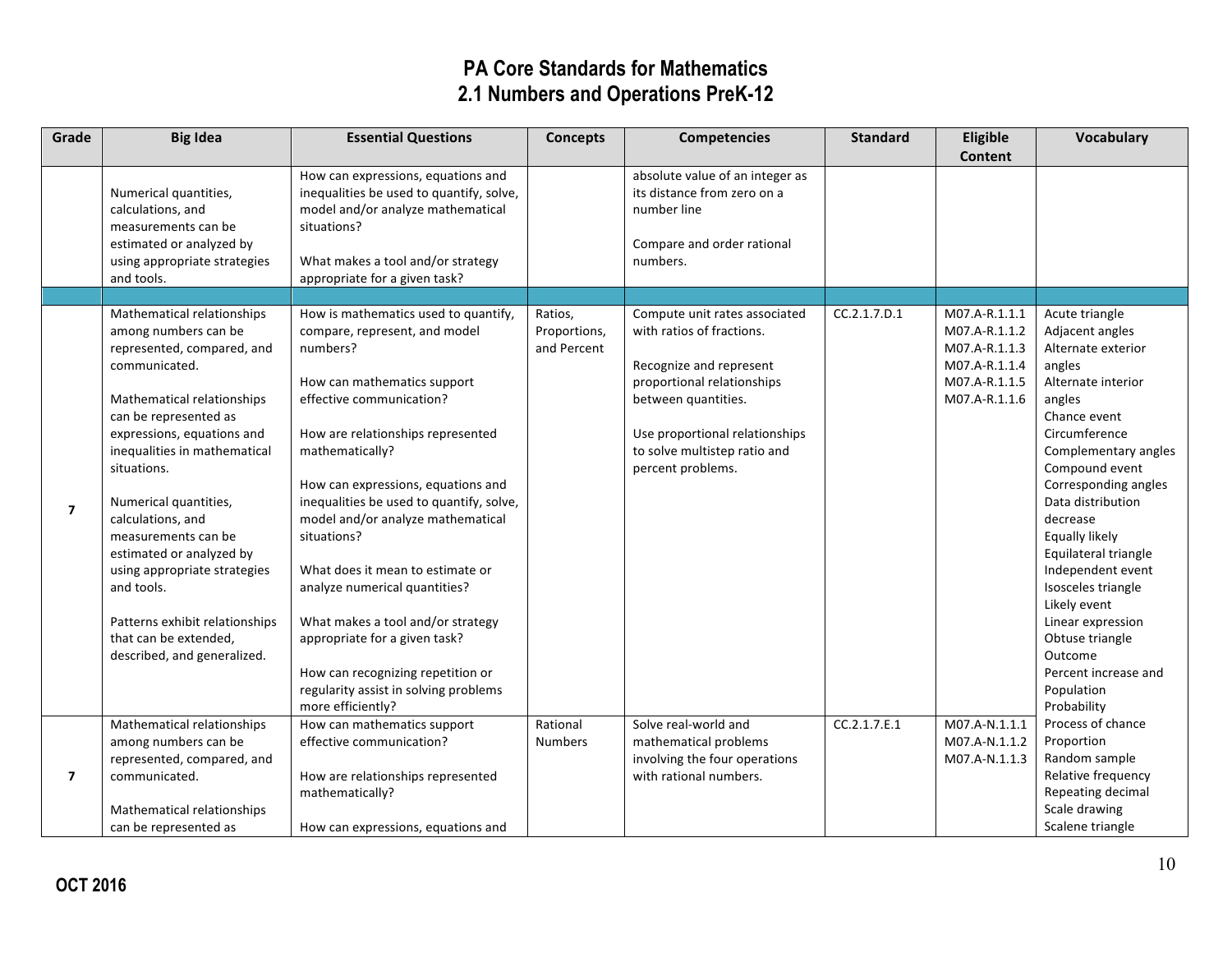| Grade | <b>Big Idea</b>                                                                                                                                                                                                                                                                                                                                                                                                                                                                | <b>Essential Questions</b>                                                                                                                                                                                                                                                                                                                                                                                                                                                                                                                                                    | <b>Concepts</b>                                         | <b>Competencies</b>                                                                                                                                                                                                                                                 | <b>Standard</b>              | Eligible<br><b>Content</b>                                                        | Vocabulary                                                                                                                                                                                                                                                                                                                                                                                                                         |
|-------|--------------------------------------------------------------------------------------------------------------------------------------------------------------------------------------------------------------------------------------------------------------------------------------------------------------------------------------------------------------------------------------------------------------------------------------------------------------------------------|-------------------------------------------------------------------------------------------------------------------------------------------------------------------------------------------------------------------------------------------------------------------------------------------------------------------------------------------------------------------------------------------------------------------------------------------------------------------------------------------------------------------------------------------------------------------------------|---------------------------------------------------------|---------------------------------------------------------------------------------------------------------------------------------------------------------------------------------------------------------------------------------------------------------------------|------------------------------|-----------------------------------------------------------------------------------|------------------------------------------------------------------------------------------------------------------------------------------------------------------------------------------------------------------------------------------------------------------------------------------------------------------------------------------------------------------------------------------------------------------------------------|
|       | expressions, equations and<br>inequalities in mathematical<br>situations.<br>Numerical quantities,<br>calculations, and<br>measurements can be<br>estimated or analyzed by<br>using appropriate strategies<br>and tools.<br>Patterns exhibit relationships<br>that can be extended,<br>described, and generalized.                                                                                                                                                             | inequalities be used to quantify, solve,<br>model and/or analyze mathematical<br>situations?<br>What does it mean to estimate or<br>analyze numerical quantities?<br>What makes a tool and/or strategy<br>appropriate for a given task?<br>How can recognizing repetition or<br>regularity assist in solving problems<br>more efficiently?                                                                                                                                                                                                                                    |                                                         |                                                                                                                                                                                                                                                                     |                              |                                                                                   |                                                                                                                                                                                                                                                                                                                                                                                                                                    |
|       |                                                                                                                                                                                                                                                                                                                                                                                                                                                                                |                                                                                                                                                                                                                                                                                                                                                                                                                                                                                                                                                                               |                                                         |                                                                                                                                                                                                                                                                     |                              |                                                                                   |                                                                                                                                                                                                                                                                                                                                                                                                                                    |
| 8     | Mathematical relationships<br>among numbers can be<br>represented, compared, and<br>communicated.<br>Mathematical relationships<br>can be represented as<br>expressions, equations and<br>inequalities in mathematical<br>situations.<br>Numerical quantities,<br>calculations, and<br>measurements can be<br>estimated or analyzed by<br>using appropriate strategies<br>and tools.<br>Patterns exhibit relationships<br>that can be extended,<br>described, and generalized. | How is mathematics used to quantify,<br>compare, represent, and model<br>numbers?<br>How can mathematics support<br>effective communication?<br>How are relationships represented<br>mathematically?<br>How can expressions, equations and<br>inequalities be used to quantify, solve,<br>model and/or analyze mathematical<br>situations?<br>What does it mean to estimate or<br>analyze numerical quantities?<br>What makes a tool and/or strategy<br>appropriate for a given task?<br>How can patterns be used to describe<br>relationships in mathematical<br>situations? | Rational<br>Numbers and<br>Irrational<br><b>Numbers</b> | Distinguish between rational<br>and irrational numbers using<br>their properties.<br>Convert a terminating or<br>repeating decimal into a<br>rational number.<br>Use rational approximations of<br>irrational numbers to compare<br>the size of irrational numbers. | CC.2.1.8.E.1<br>CC.2.1.8.E.4 | M08.A-N.1.1.1<br>M08.A-N.1.1.2<br>M08.A-N.1.1.3<br>M08.A-N.1.1.4<br>M08.A-N.1.1.5 | Bivariate data<br>Clustering<br>Coefficient<br>Cone<br>Congruence<br>Congruent figures<br>Cube root<br>Cylinder<br><b>Dilations</b><br>Function<br>Irrational number<br>Line of best fit<br>Linear association<br>Linear equation<br>Negative correlation<br>Non-Linear association<br>Outlier<br>Perfect cube<br>Perfect square<br>Positive correlation<br>Pythagorean theorem<br>Rate of change<br>Rational number<br>Reflection |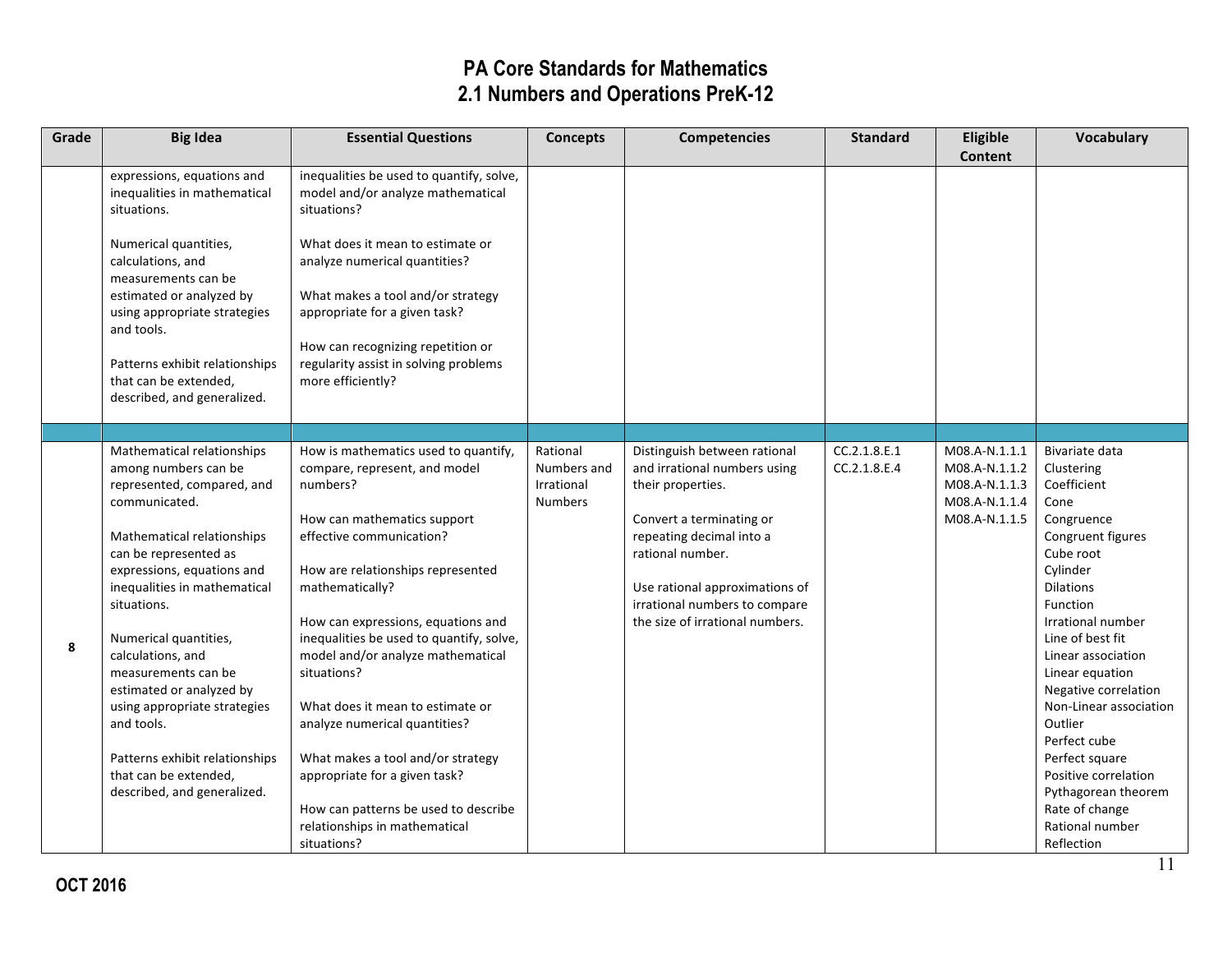| Grade            | <b>Big Idea</b>                                 | <b>Essential Questions</b>                                                     | <b>Concepts</b> | <b>Competencies</b>             | <b>Standard</b> | Eligible   | Vocabulary                                 |
|------------------|-------------------------------------------------|--------------------------------------------------------------------------------|-----------------|---------------------------------|-----------------|------------|--------------------------------------------|
|                  |                                                 |                                                                                |                 |                                 |                 | Content    |                                            |
|                  |                                                 |                                                                                |                 |                                 |                 |            | Relation                                   |
|                  |                                                 |                                                                                |                 |                                 |                 |            | Rotation                                   |
|                  |                                                 |                                                                                |                 |                                 |                 |            | Scatterplot                                |
|                  |                                                 |                                                                                |                 |                                 |                 |            | Scientific notation                        |
|                  |                                                 |                                                                                |                 |                                 |                 |            | Similarity<br>Simultaneous linear          |
|                  |                                                 |                                                                                |                 |                                 |                 |            | equations                                  |
|                  |                                                 |                                                                                |                 |                                 |                 |            | Slope                                      |
|                  |                                                 |                                                                                |                 |                                 |                 |            | Sphere                                     |
|                  |                                                 |                                                                                |                 |                                 |                 |            | Square root                                |
|                  |                                                 |                                                                                |                 |                                 |                 |            | Transformation                             |
|                  |                                                 |                                                                                |                 |                                 |                 |            | Translation                                |
|                  |                                                 |                                                                                |                 |                                 |                 |            | Two-way table                              |
|                  |                                                 |                                                                                |                 |                                 |                 |            | y-intercept                                |
|                  |                                                 |                                                                                |                 |                                 |                 |            |                                            |
|                  | Mathematical relationships                      | How is mathematics used to quantify,                                           | Rational and    | Represent and/or use numbers    | CC.2.1.HS.F.1   | A1.1.1.1.1 | Additive Inverse                           |
|                  | among numbers can be                            | compare, represent, and model                                                  | Irrational      | in equivalent forms (integers,  | CC.2.1.HS.F.2   | A1.1.1.1.2 | Additive Property of                       |
|                  | represented, compared, and                      | numbers?                                                                       | <b>Numbers</b>  | fractions, decimals, percent's, |                 | A1.1.1.3.1 | Equality                                   |
|                  | communicated.                                   |                                                                                |                 | square roots, exponents).       |                 |            | Algorithm                                  |
|                  |                                                 | How can mathematics support                                                    |                 |                                 |                 |            | Arithmetic Sequence                        |
|                  | Mathematical relationships                      | effective communication?                                                       |                 |                                 |                 |            | <b>Associative Property</b>                |
|                  | can be represented as                           |                                                                                |                 |                                 |                 |            | Asymptote                                  |
|                  | expressions, equations and                      | How are relationships represented                                              |                 |                                 |                 |            | Bar Graph                                  |
|                  | inequalities in mathematical                    | mathematically?                                                                |                 |                                 |                 |            | Binomial                                   |
|                  | situations.                                     |                                                                                |                 |                                 |                 |            | <b>Bivariate Data</b>                      |
|                  |                                                 | What does it mean to estimate or                                               |                 |                                 |                 |            | <b>Boundary Line</b>                       |
| ALG <sub>1</sub> | Numerical quantities,                           | analyze numerical quantities?                                                  |                 |                                 |                 |            | <b>Bounded Region</b>                      |
|                  | calculations, and                               |                                                                                |                 |                                 |                 |            | Circle Graph                               |
|                  | measurements can be<br>estimated or analyzed by | How can expressions, equations and<br>inequalities be used to quantify, solve, |                 |                                 |                 |            | Coefficient<br><b>Commutative Property</b> |
|                  | using appropriate strategies                    | model and/or analyze mathematical                                              |                 |                                 |                 |            | Composite Number                           |
|                  | and tools.                                      | situations?                                                                    |                 |                                 |                 |            | Compound Event                             |
|                  |                                                 |                                                                                |                 |                                 |                 |            | Compound Inequality                        |
|                  | Patterns exhibit relationships                  | What makes a tool and/or strategy                                              |                 |                                 |                 |            | Degree (of polynomial)                     |
|                  | that can be extended,                           | appropriate for a given task?                                                  |                 |                                 |                 |            | <b>Dependent Events</b>                    |
|                  | described, and generalized.                     |                                                                                |                 |                                 |                 |            | Domain (of Relation or                     |
|                  |                                                 | How can patterns be used to describe                                           |                 |                                 |                 |            | Function)                                  |
|                  |                                                 | relationships in mathematical                                                  |                 |                                 |                 |            | Equivalent                                 |
|                  |                                                 | situations?                                                                    |                 |                                 |                 |            | <b>Estimation Strategy</b>                 |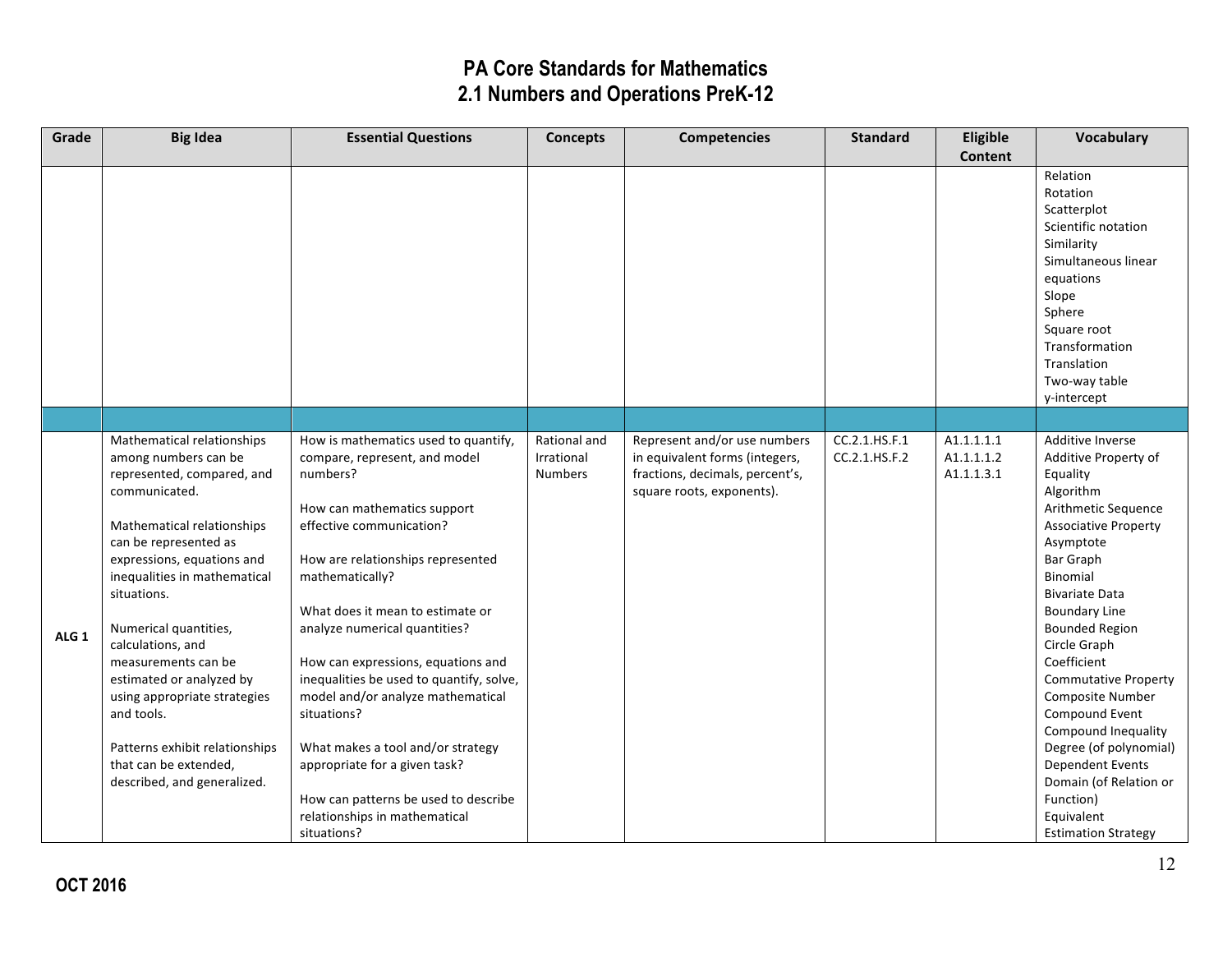| Content                                                                                                                                                                                                                                                                              |
|--------------------------------------------------------------------------------------------------------------------------------------------------------------------------------------------------------------------------------------------------------------------------------------|
|                                                                                                                                                                                                                                                                                      |
| <b>Exponential Equation</b>                                                                                                                                                                                                                                                          |
| <b>Exponential Expression</b>                                                                                                                                                                                                                                                        |
| <b>Exponential Function</b>                                                                                                                                                                                                                                                          |
| Exponential                                                                                                                                                                                                                                                                          |
| Growth/Decay                                                                                                                                                                                                                                                                         |
| Extrapolate                                                                                                                                                                                                                                                                          |
| Frequency                                                                                                                                                                                                                                                                            |
| Function                                                                                                                                                                                                                                                                             |
| Geometric Sequence                                                                                                                                                                                                                                                                   |
| <b>Greatest Common</b>                                                                                                                                                                                                                                                               |
| Factor                                                                                                                                                                                                                                                                               |
| Half-Plane                                                                                                                                                                                                                                                                           |
| Independent Events                                                                                                                                                                                                                                                                   |
| Independent Variable                                                                                                                                                                                                                                                                 |
| Index                                                                                                                                                                                                                                                                                |
| Interpolate                                                                                                                                                                                                                                                                          |
| Interquartile Range                                                                                                                                                                                                                                                                  |
| Inverse (of a Relation)                                                                                                                                                                                                                                                              |
| <b>Inverse Operation</b>                                                                                                                                                                                                                                                             |
| Maximum Value (of a                                                                                                                                                                                                                                                                  |
| Graph)                                                                                                                                                                                                                                                                               |
| Measure of Central                                                                                                                                                                                                                                                                   |
| <b>Tendencies</b>                                                                                                                                                                                                                                                                    |
| Measure of Dispersion                                                                                                                                                                                                                                                                |
| Minimum Value (of a                                                                                                                                                                                                                                                                  |
| Graph)                                                                                                                                                                                                                                                                               |
| Multiplicative Inverse                                                                                                                                                                                                                                                               |
| <b>Multiplicative Property</b>                                                                                                                                                                                                                                                       |
| of Equality                                                                                                                                                                                                                                                                          |
| <b>Multiplicative Property</b>                                                                                                                                                                                                                                                       |
| of Zero                                                                                                                                                                                                                                                                              |
| Mutually Exclusive                                                                                                                                                                                                                                                                   |
| (rational v. irrational)                                                                                                                                                                                                                                                             |
| <b>Mutually Exclusive</b>                                                                                                                                                                                                                                                            |
| Event                                                                                                                                                                                                                                                                                |
| Negative Exponent<br>Odds                                                                                                                                                                                                                                                            |
| Outlier                                                                                                                                                                                                                                                                              |
| Point-Slope Form                                                                                                                                                                                                                                                                     |
| <b>Polynomial Function</b>                                                                                                                                                                                                                                                           |
| A1.1.1.1.1<br>A1.1.1.1.2<br>A1.1.1.3.1<br>A1.1.2.1.1<br>A1.1.2.1.2<br>A1.1.2.1.3<br>A1.2.1.2.1<br>A1.2.1.2.2<br>A1.1.2.1.1<br>A1.1.2.1.2<br>A1.1.2.1.3<br>A1.2.1.2.1<br>A1.2.1.2.2<br>A1.1.2.2.1<br>A1.1.2.2.2<br>A1.1.3.1.1<br>A1.1.3.1.2<br>A1.1.3.1.3<br>A1.1.3.2.1<br>A1.1.3.2.2 |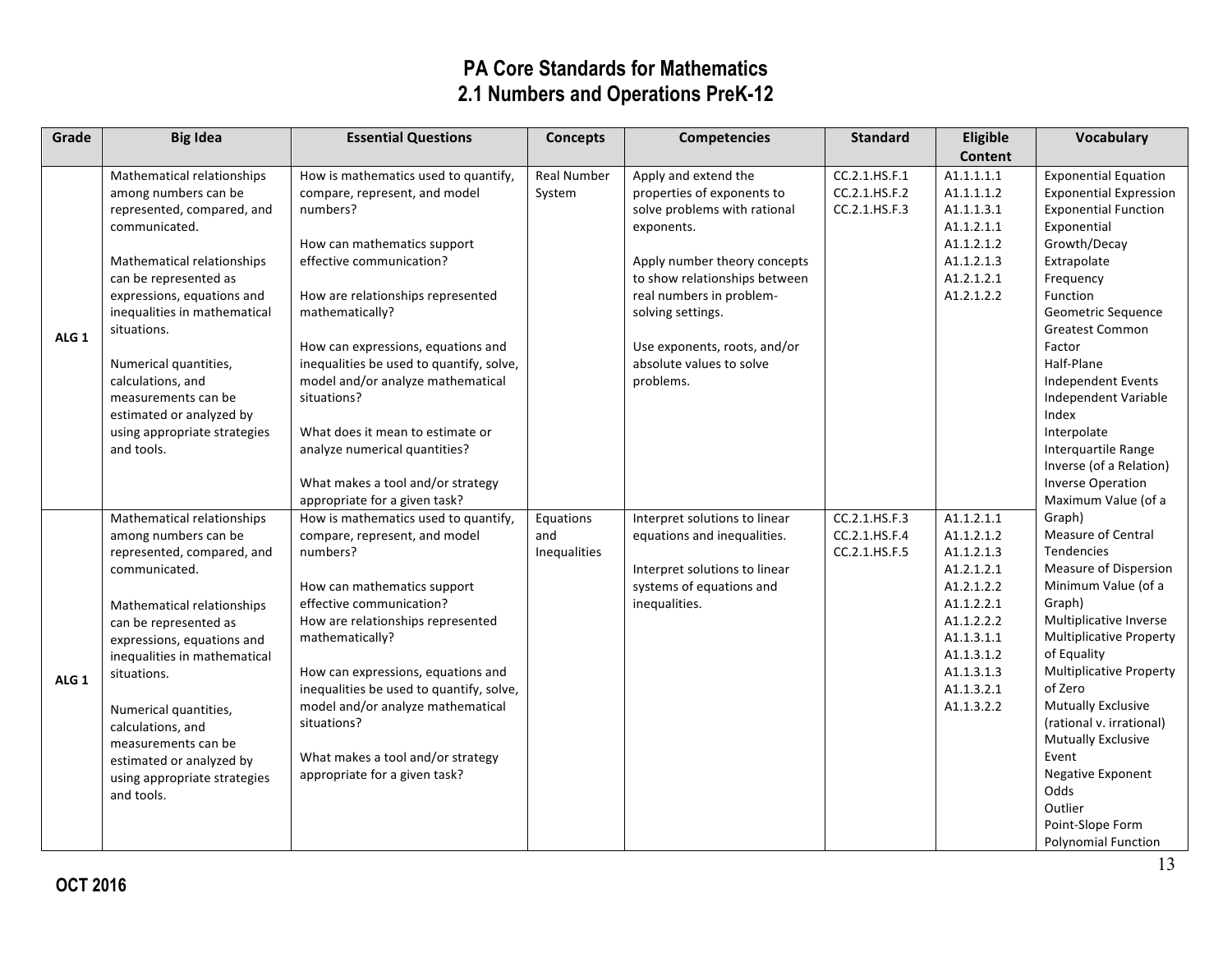| Grade            | <b>Big Idea</b>                                    | <b>Essential Questions</b>                           | <b>Concepts</b>   | <b>Competencies</b>                                            | <b>Standard</b>                | Eligible                 | <b>Vocabulary</b>           |
|------------------|----------------------------------------------------|------------------------------------------------------|-------------------|----------------------------------------------------------------|--------------------------------|--------------------------|-----------------------------|
|                  |                                                    |                                                      |                   |                                                                |                                | <b>Content</b>           |                             |
|                  |                                                    |                                                      |                   |                                                                |                                |                          | <b>Positive Exponents</b>   |
|                  |                                                    |                                                      |                   |                                                                |                                |                          | Probability of              |
|                  |                                                    |                                                      |                   |                                                                |                                |                          | Compound Events             |
|                  |                                                    |                                                      |                   |                                                                |                                |                          | Quadrants                   |
|                  |                                                    |                                                      |                   |                                                                |                                |                          | <b>Quadratic Functions</b>  |
|                  |                                                    |                                                      |                   |                                                                |                                |                          | Quartile                    |
|                  |                                                    |                                                      |                   |                                                                |                                |                          | Radical Expression          |
|                  |                                                    |                                                      |                   |                                                                |                                |                          | Range (of Data)             |
|                  |                                                    |                                                      |                   |                                                                |                                |                          | Range (of Relation or       |
|                  |                                                    |                                                      |                   |                                                                |                                |                          | Function)                   |
|                  |                                                    |                                                      |                   |                                                                |                                |                          | Rate (of Change)            |
|                  |                                                    |                                                      |                   |                                                                |                                |                          | Relation                    |
|                  |                                                    |                                                      |                   |                                                                |                                |                          | <b>Repeating Decimal</b>    |
|                  |                                                    |                                                      |                   |                                                                |                                |                          | Scatterplot                 |
|                  |                                                    |                                                      |                   |                                                                |                                |                          | Simple Event                |
|                  |                                                    |                                                      |                   |                                                                |                                |                          | Simplest form (of an        |
|                  |                                                    |                                                      |                   |                                                                |                                |                          | Expression)                 |
|                  |                                                    |                                                      |                   |                                                                |                                |                          | Slope-Intercept Form        |
|                  |                                                    |                                                      |                   |                                                                |                                |                          | Standard Form (of a         |
|                  |                                                    |                                                      |                   |                                                                |                                |                          | Linear Equation)            |
|                  |                                                    |                                                      |                   |                                                                |                                |                          | <b>Substitution Method</b>  |
|                  |                                                    |                                                      |                   |                                                                |                                |                          | Systems of Linear           |
|                  |                                                    |                                                      |                   |                                                                |                                |                          | Equations                   |
|                  |                                                    |                                                      |                   |                                                                |                                |                          | Systems of Linear           |
|                  |                                                    |                                                      |                   |                                                                |                                |                          | Inequalities                |
|                  |                                                    |                                                      |                   |                                                                |                                |                          | <b>Terminating Decimal</b>  |
|                  |                                                    |                                                      |                   |                                                                |                                |                          | <b>Test Point</b>           |
|                  |                                                    |                                                      |                   |                                                                |                                |                          | Trinomial                   |
|                  |                                                    |                                                      |                   |                                                                |                                |                          | Unbounded Region            |
|                  |                                                    |                                                      |                   |                                                                |                                |                          |                             |
|                  | Mathematical relationships                         | How is mathematics used to quantify,                 | Complex<br>Number | Represent and/or use imaginary<br>numbers in equivalent forms. | CC.2.1.HS.F.6<br>CC.2.1.HS.F.7 | A2.1.1.1.1<br>A2.1.1.1.2 | Asymptote<br>Binomial       |
|                  | among numbers can be<br>represented, compared, and | compare, represent, and model<br>numbers?            |                   |                                                                |                                | A2.1.1.2.1               | Combination                 |
|                  | communicated.                                      |                                                      | System            | Simplify/evaluate expressions                                  |                                | A2.1.1.2.2               |                             |
| ALG <sub>2</sub> |                                                    | How can mathematics support                          |                   |                                                                |                                |                          | Common Logarithm            |
|                  | Mathematical relationships                         | effective communication?                             |                   | involving imaginary numbers.                                   |                                |                          | Complex<br>Number<br>System |
|                  | can be represented as                              |                                                      |                   | Perform arithmetic operations                                  |                                |                          | <b>Compound Events</b>      |
|                  | expressions, equations and                         |                                                      |                   |                                                                |                                |                          | Dependent/Independe         |
|                  | inequalities in mathematical                       | How are relationships represented<br>mathematically? |                   | and apply to complex numbers.                                  |                                |                          | nt Events                   |
|                  |                                                    |                                                      |                   |                                                                |                                |                          |                             |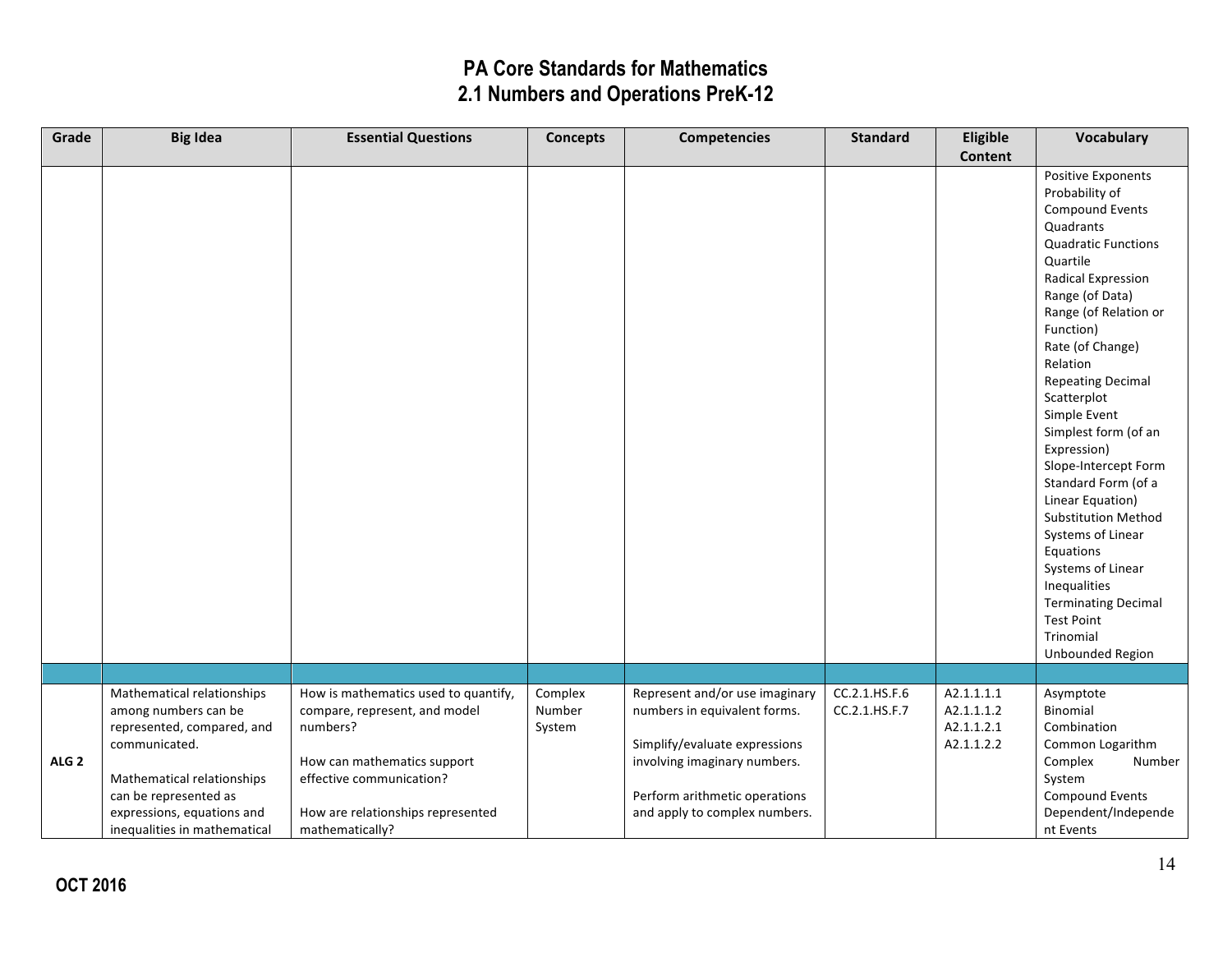| Grade            | <b>Big Idea</b>                             | <b>Essential Questions</b>                | <b>Concepts</b> | <b>Competencies</b>                                     | <b>Standard</b>                | Eligible                 | <b>Vocabulary</b>                                       |
|------------------|---------------------------------------------|-------------------------------------------|-----------------|---------------------------------------------------------|--------------------------------|--------------------------|---------------------------------------------------------|
|                  |                                             |                                           |                 |                                                         |                                | <b>Content</b>           |                                                         |
|                  | situations.                                 |                                           |                 |                                                         |                                |                          | Dilation                                                |
|                  |                                             | How can expressions, equations and        |                 |                                                         |                                |                          | Exponential                                             |
|                  | Numerical quantities,                       | inequalities be used to quantify, solve,  |                 |                                                         |                                |                          | <b>Exponential Decay</b>                                |
|                  | calculations, and                           | model and/or analyze mathematical         |                 |                                                         |                                |                          | <b>Exponential Function</b>                             |
|                  | measurements can be                         | situations?                               |                 |                                                         |                                |                          | <b>Exponential Growth</b>                               |
|                  | estimated or analyzed by                    |                                           |                 |                                                         |                                |                          | Expression                                              |
|                  | using appropriate strategies                | What does it mean to estimate or          |                 |                                                         |                                |                          | Geometric Sequence                                      |
|                  | and tools.                                  | analyze numerical quantities?             |                 |                                                         |                                |                          | <b>Imaginary Number</b>                                 |
|                  |                                             |                                           |                 |                                                         |                                |                          | Intervals                                               |
|                  |                                             | What makes a tool and/or strategy         |                 |                                                         |                                |                          | Intercept                                               |
|                  |                                             | appropriate for a given task?             |                 |                                                         |                                |                          | Logarithm                                               |
|                  |                                             |                                           |                 |                                                         |                                |                          | Natural Logarithm                                       |
|                  | Mathematical relationships                  | How is mathematics used to quantify,      | Polynomial      | Perform arithmetic operations                           | CC.2.1.HS.F.1                  | A2.1.2.1.2               | <b>Negative Exponents</b><br><b>Observational Study</b> |
|                  | among numbers can be                        | compare, represent, and model<br>numbers? | and Rational    | on polynomials.                                         | CC.2.1.HS.D.1<br>CC.2.1.HS.D.2 | A2.1.3.1.2               | Outcomes                                                |
|                  | represented, compared, and<br>communicated. |                                           | Expressions     | Understand the relationship                             | CC.2.1.HS.D.3                  | A2.1.2.2.1<br>A2.1.2.2.2 | Perfect<br>Square                                       |
|                  |                                             | How can mathematics support               |                 | between zeros and factors of                            | CC.2.1.HS.D.4                  |                          | Trinomial                                               |
|                  | Mathematical relationships                  | effective communication?                  |                 | polynomials.                                            | CC.2.1.HS.D.5                  |                          | Permutation                                             |
|                  | can be represented as                       |                                           |                 |                                                         | CC.2.1.HS.D.6                  |                          | Polynomial                                              |
|                  | expressions, equations and                  | How are relationships represented         |                 | Rewrite rational expressions.                           |                                |                          | Polynomial Identity                                     |
|                  | inequalities in mathematical                | mathematically?                           |                 |                                                         |                                |                          | Probability                                             |
| ALG <sub>2</sub> | situations.                                 |                                           |                 | Simplify/factor expressions                             |                                |                          | Quadratic Formula                                       |
|                  |                                             | How can expressions, equations and        |                 | involving polynomials.                                  |                                |                          | <b>Quadratic Function</b>                               |
|                  | Numerical quantities,                       | inequalities be used to quantify, solve,  |                 |                                                         |                                |                          | <b>Radical Functions</b>                                |
|                  | calculations, and                           | model and/or analyze mathematical         |                 |                                                         |                                |                          | <b>Rational Functions</b>                               |
|                  | measurements can be                         | situations?                               |                 |                                                         |                                |                          | Reflection                                              |
|                  | estimated or analyzed by                    |                                           |                 |                                                         |                                |                          | <b>Regression Models</b>                                |
|                  | using appropriate strategies                | What makes a tool and/or strategy         |                 |                                                         |                                |                          | <b>Root Functions</b>                                   |
|                  | and tools.                                  | appropriate for a given task?             |                 |                                                         |                                |                          | Sample Survey                                           |
|                  |                                             |                                           |                 |                                                         |                                |                          | Scatterplot                                             |
|                  |                                             |                                           |                 |                                                         |                                |                          | <b>Standard Deviation</b>                               |
|                  | Mathematical relationships                  | How is mathematics used to quantify,      | Equations       | Create and/or solve equations                           | CC.2.1.HS.F.1                  | A2.1.2.1.3               | <b>Statistical Experiment</b><br>Transformation         |
|                  | among numbers can be                        | compare, represent, and model             | and             | (including literal, polynomial,                         | CC.2.1.HS.D.1                  | A2.1.2.1.4               | Translations                                            |
|                  | represented, compared, and                  | numbers?                                  | Inequalities    | rational, radical, exponential,                         | CC.2.1.HS.D.2                  | A2.1.2.2.2               | Trinomial                                               |
| ALG <sub>2</sub> | communicated.                               | How can mathematics support               |                 | and logarithmic) both<br>algebraically and graphically. |                                | A2.1.3.1.1<br>A2.1.3.1.3 | Unit Circle                                             |
|                  | Mathematical relationships                  | effective communication?                  |                 |                                                         |                                | A2.1.3.1.4               |                                                         |
|                  | can be represented as                       |                                           |                 | Use and/or explain reasoning                            |                                | A2.1.3.2.1               |                                                         |
|                  | expressions, equations and                  | How are relationships represented         |                 | while solving equations, and                            |                                | A2.1.3.2.2               |                                                         |
|                  | inequalities in mathematical                | mathematically?                           |                 | justify the solution method.                            |                                | A2.2.2.1.2               |                                                         |